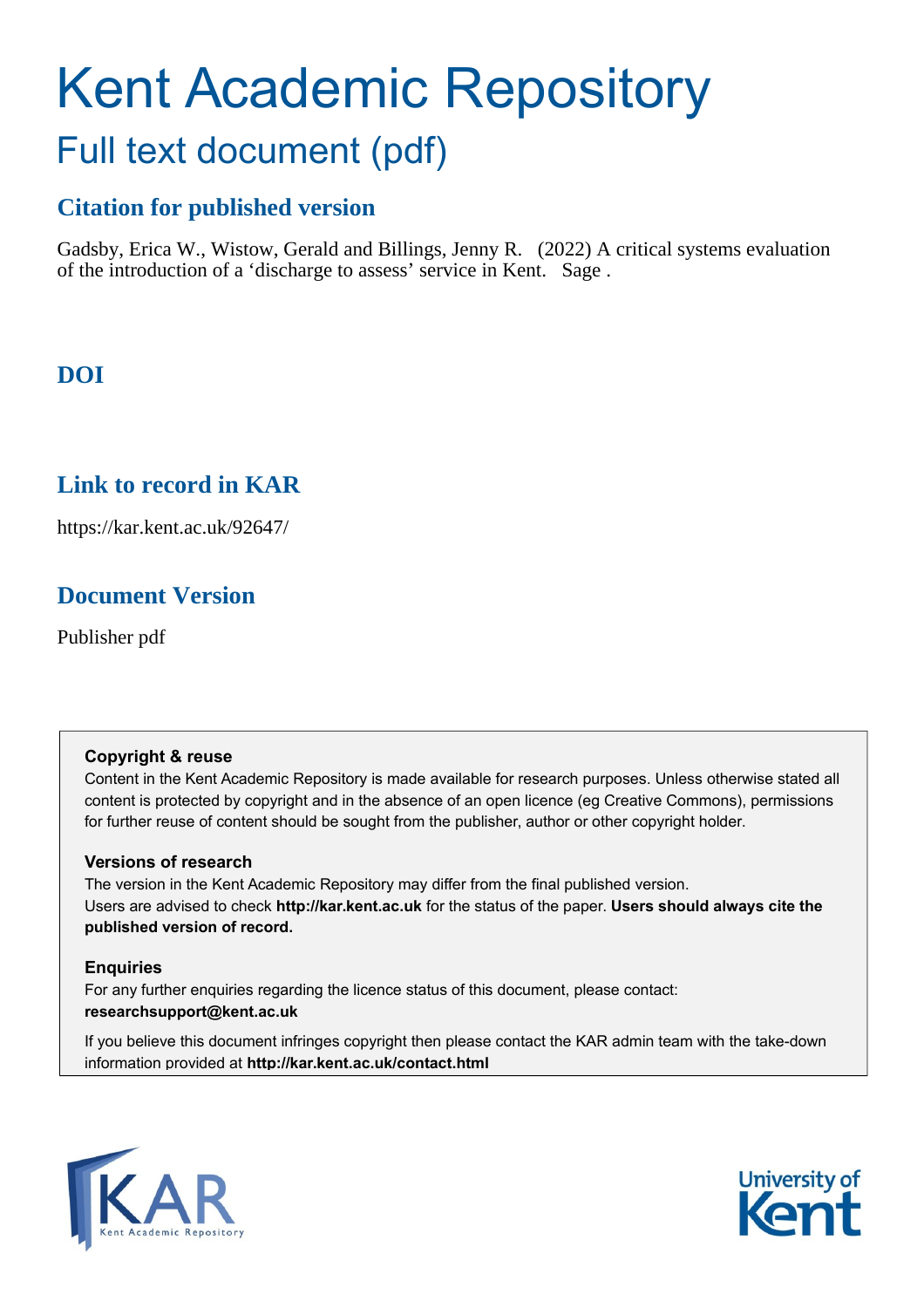



# A critical systems evaluation of the introduction of a 'discharge to assess' service in Kent

# ERICA WIRRMANN GADSBY D

University of Kent, England and University of Stirling, Scotland

# GERALD WISTOW

The London School of Economics and Political Science, England

# JENNY BILLINGS

University of Kent, England

#### Abstract

Discharge to Assess (D2A) models of care have been developed to expedite the process of discharging hospital patients as soon as they are medically fit to leave, thereby improving the efficiency and effectiveness of the healthcare system. This article focuses on the implementation of a D2A model in Kent, England, which formed a case study for a European research programme of improvements in integrated care for older people. It uses the Critical Systems Heuristics framework to examine the implementation process and focuses in particular on why this improvement project proved to be so difficult to implement and why the anticipated outcomes were so elusive. The analysis highlights the value in using critical systems thinking to better evaluate integrated care initiatives, in particular by identifying more explicitly different stakeholder perspectives and power relationships within the system and its decision environment.

Corresponding author: Centre for Health Services Studies, University of Kent, Canterbury CT2 7NF, Scotland. Email: [E.Gadsby@kent.ac.uk](mailto:E.Gadsby@kent.ac.uk)

Critical Social Policy 1–24 © The Author(s) 2022 Article reuse guidelines: [sagepub.com/journals-permissions](https://us.sagepub.com/en-us/journals-permissions) DOI:  $10.1177/02610183211065028$  [journals.sagepub.com/home/csp](https://journals.sagepub.com/home/csp)



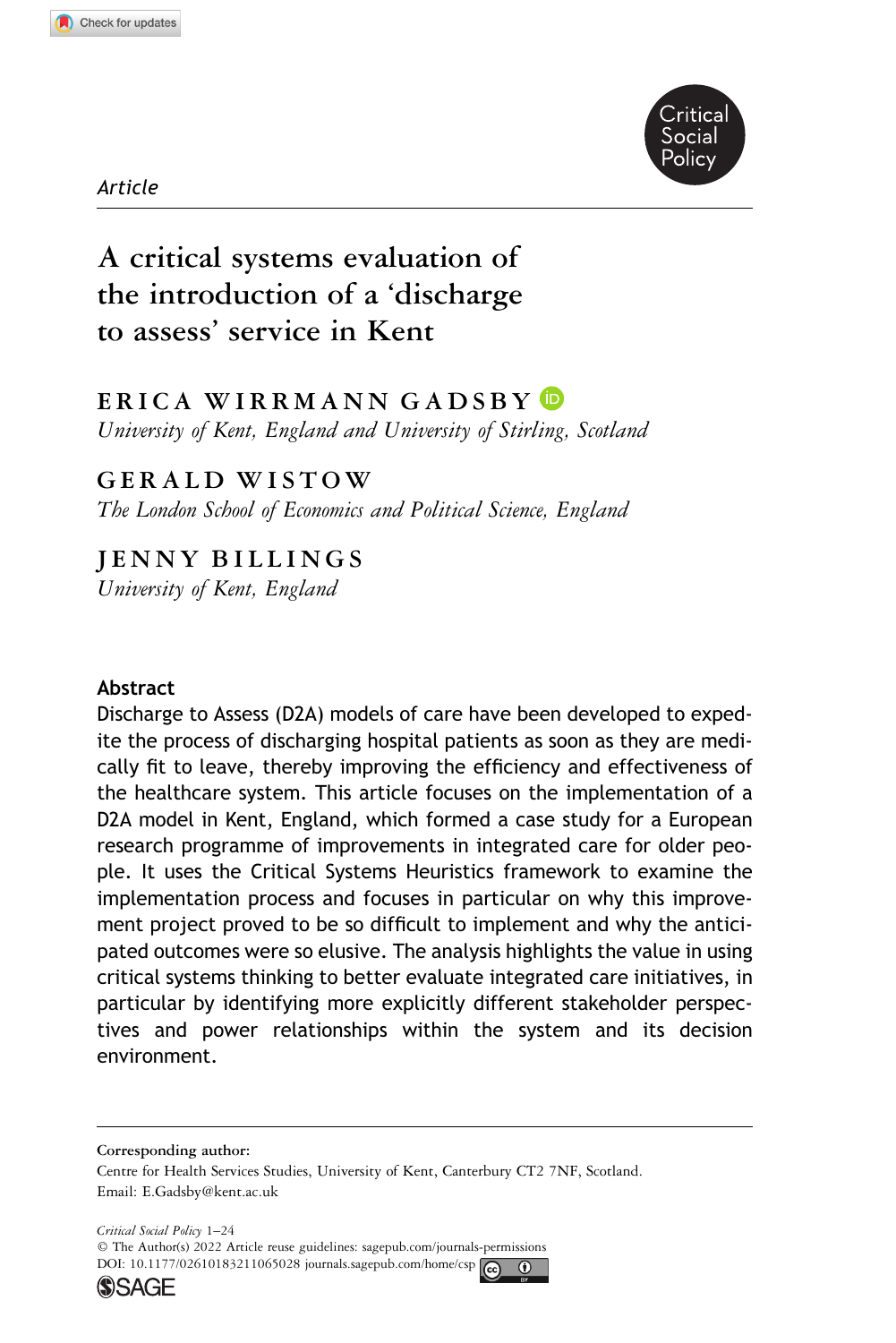#### Key words

critical systems heuristics, discharge to assess, hospital discharge, implementation process, integrated care

## Introduction

Delayed discharges of older inpatients occur in most countries and have significant associated costs for healthcare systems and for patients (Landeiro et al., 2019; Rojas-García et al., 2018). Transfers of care from hospitals can be complicated and frustrating, especially for patients with both health and social care needs (CQC, 2019; NAO, 2016; Oliver, 2016). The coordination and timing of assessments and decisions about post-discharge care can cause serious delays (Werner et al., 2019). In the UK, a Discharge to Assess (D2A) model was developed whereby patients

who are clinically optimised and do not require an acute hospital bed, but may still require care services, are provided with short term, funded support to be discharged to their own home (where appropriate) or another community setting (NHSE et al., 2016).

Its fundamental principle is to conduct full health and social care assessments *after*, rather than before discharge. Core components comprise: comprehensive assessments of continuing health and social care needs, conducted when patients reach home; a single point of access to coordinate discharge; built-in links with primary care; a community reablement and rehabilitation service; and increased opportunities for multi-disciplinary communication and decision making (Monitor, 2015). Reablement services generally focus on optimising independent functioning by helping people accommodate their illness or disability (SCIE, 2013). Local examples of D2A have been found to reduce delays, increase the number of patients discharged on (or the day after) their day of admission, and avert significant long-term care costs (DHSC, 2020).

# Background

Hospital discharge in England involves the safe and timely transfer of patients between settings and services based on different organisational principles; it requires coordination between different branches of the NHS, local authorities, private providers and the voluntary sector. Consequently, discharge requires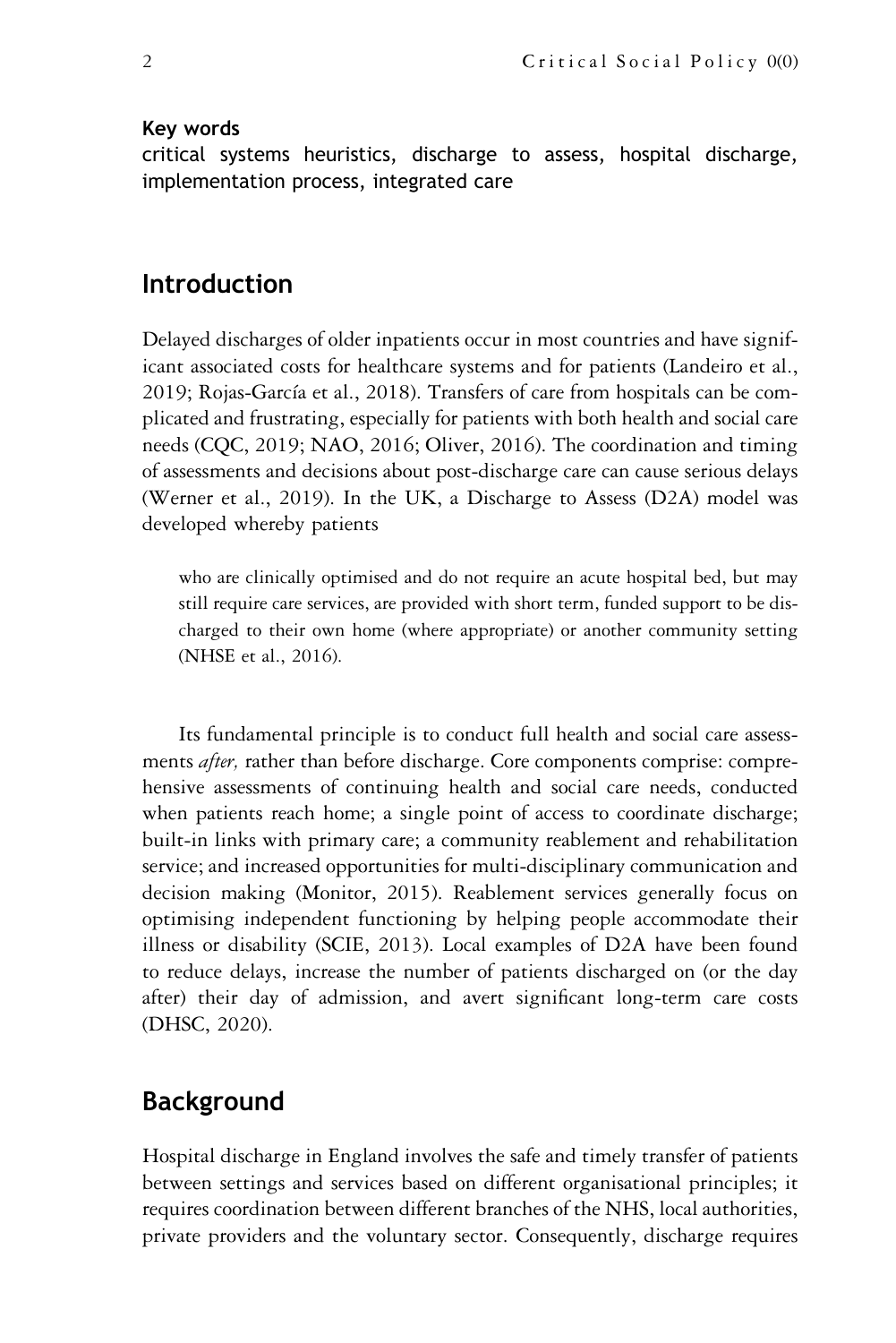structural, financial and professional boundaries to be spanned (Gilburt, 2016). For example, the NHS in England is organisationally fragmented between and within hospital, primary care, community health and regulatory bodies, but is accountable to Parliament and the Secretary of State for Health and Social Care. It has a powerful national identity and strong public allegiance. By contrast, adult social care (ASC) is the responsibility of 151 elected local authorities accountable both to their electors and to central government. It enjoys considerably less status than the NHS and is often perceived to be its unequal partner (Wistow, 2001).

Structural, cultural and status differentials, all directly influenced by funding issues, have consistently presented challenges to collaborative working (Erens et al., 2016). The NHS is 99% tax funded with the remaining 1% from user charges. ASC is funded both by taxation (national and local) and by substantial, means-tested charges. A very large volume of unpaid, informal care is provided by families and friends (Lu et al., 2021). Funding allocations have consistently favoured acute hospitals over primary care and community health. Likewise, the NHS has consistently secured more resources than ASC (Luchinskaya et al., 2017); local authority spending on ASC has fallen significantly since 2009/10, despite a growing older population. Whilst these cuts enabled some financial protection of the NHS, decision-makers failed to appreciate the dynamic interrelationships between social care provision and the use of NHS services; the availability of ASC has been demonstrated to be an important determinant of the use of NHS services (Crawford et al., 2018).

The boundaries between a 'free' NHS and means-tested social care are not fixed and are currently determined with reference to policy on Continuing Health Care, which defines eligibility for long term care in narrow, predominantly medical terms (DH, 2018). From the mid-1970s, the NHS began to withdraw funding from continuing care by exploiting a loophole in social security regulations, and transferring its responsibilities to means-tested independent sector providers, without prior Parliamentary approval or public debate (House of Commons, 1995; Wistow, 1995).

# A discharge case study: Swale Home First

The Swale Home First D2A service in Kent, England, was a case study in the SUSTAIN integrated care improvement programme, a European Horizon 2020 project (2015–2019) designed to support the continuing improvement of integrated services for older people (De Bruin et al., 2018). Swale had already started to identify and address social care-related barriers to hospital discharge and joined SUSTAIN to make further improvements in care integration. The local project was initiated through two stakeholder workshops led by a steering group of representatives from: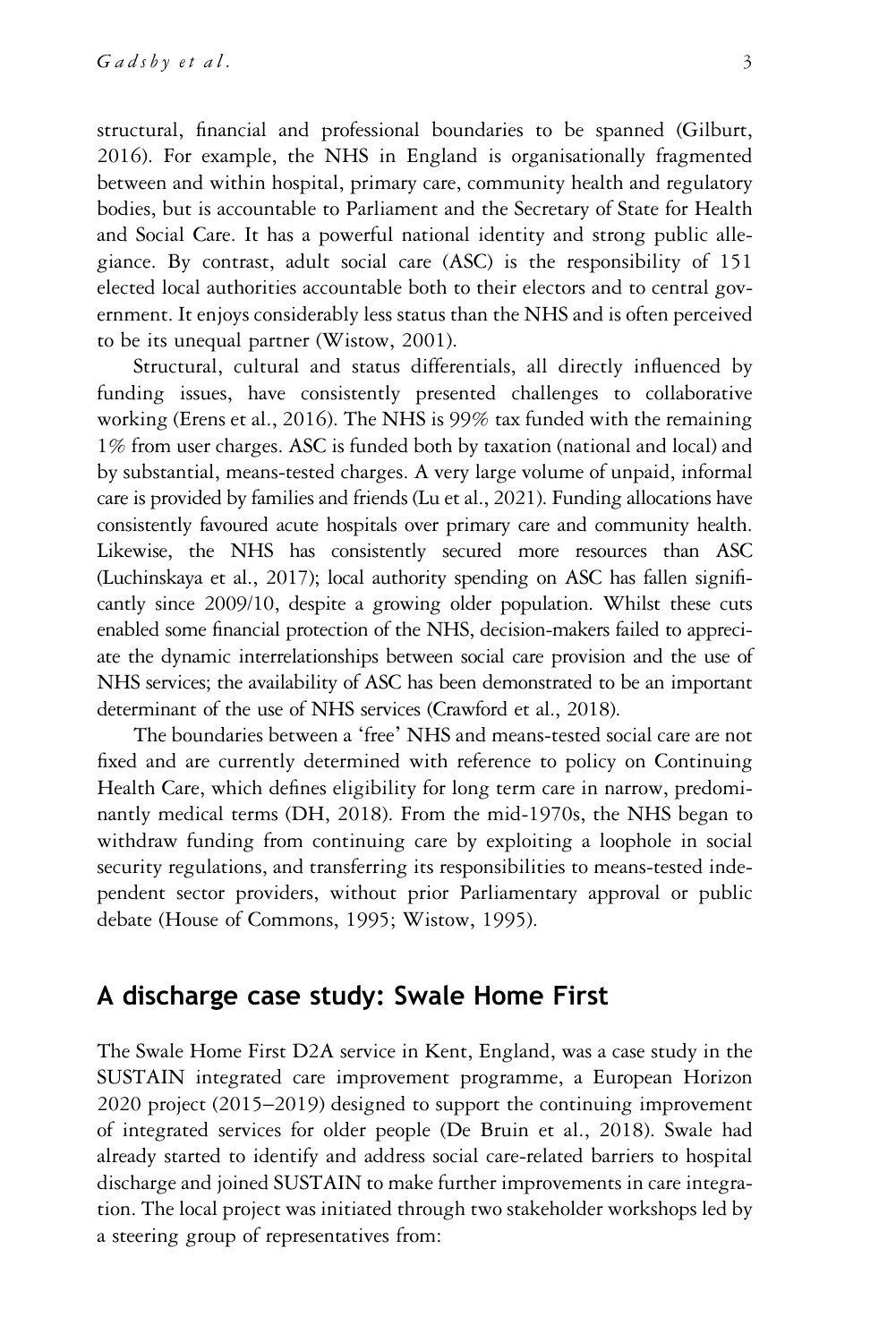- hospital (discharge planners),
- social care (discharge planners and reablement service providers),
- primary/community care (rapid response service providers),
- the Clinical Commissioning Group (commissioners of healthcare services),
- the Local Authority (commissioners/providers of adult social care),
- third sector organisations (AgeUK),
- and Healthwatch (an independent champion for people using services).

SUSTAIN researchers supported the steering group to design and implement an improvement plan from autumn 2016 to spring 2018, and to evaluate its process and outcomes.

The plan's overall aim was to shift hospital-based activities into home settings by:

- Identifying older patients whose discharge might be safely expedited through more efficient transfer processes.
- Providing a comprehensive, 'context-specific' assessment of health and social care needs on those patients' return home.
- Ensuring the immediate delivery of coordinated, person-centred 'wraparound' support to enable them to recuperate, regain and maintain their independence at home.

The planned improvements and implementation requirements are shown in Figure 1.

Similar D2A models had been successfully implemented elsewhere, including within the same hospital, for patients returning home to Swale's neighbouring district. Yet, the SUSTAIN evaluation of Swale Home First produced unexpected results, reporting potential reductions in efficiency and reported user experiences but few compensating gains. The evaluators initially sought to understand how the improvement project worked (or didn't) in practice through the implementation science methodology briefly summarised in the next section. But to more fully understand the intricacies of implementation and causes of the outcomes observed, we further analysed the evaluation's findings using the Critical Systems Heuristics framework (Ulrich and Reynolds, 2010) to take a 'a deeper dive into the "black box" of complexities that integrated care initiatives represent' (Goodwin, 2019: 1).

# Methods

To monitor the improvement plan's development and implementation, SUSTAIN researchers adopted a case study design (Yin, 2009), embedded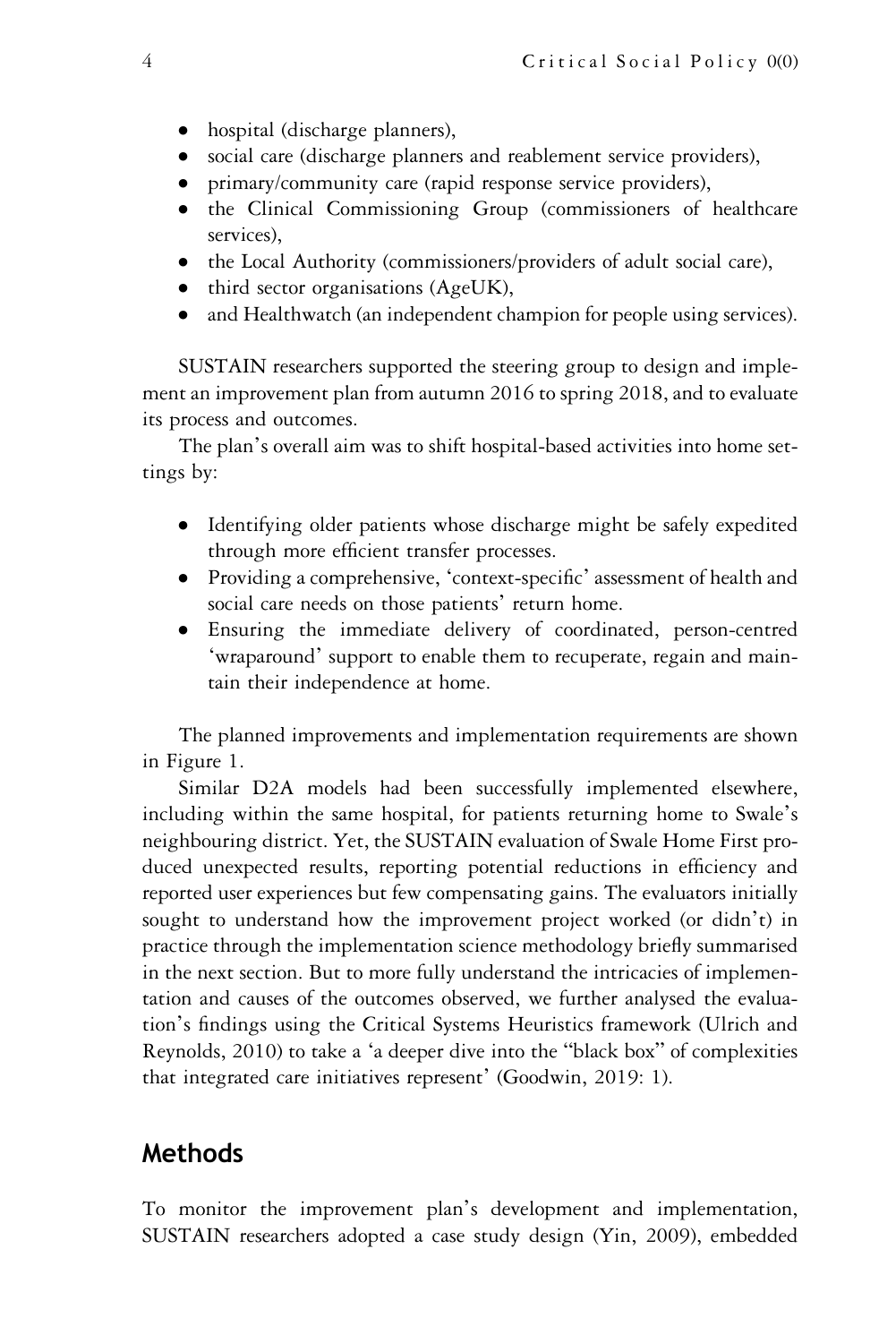

Figure 1. Planned improvements and requirements for implementation.

within an implementation science approach (Glasgow et al., 2012). The latter helped ensure that the improvement plan was evidence-based; the evaluation used practical measures for rapid feedback and was based on a partnership approach highlighting local contextual factors. The case study design enabled a detailed and intensive examination of the project's operation, using a set of qualitative and quantitative data collection tools to gather data from different sources (see Billings et al., 2018, 2020). The lead author here was a participant observer in the steering group which met fifteen times; she conducted eleven interviews with service users (four as dyad interviews with carers), ten with professionals and managers, and kept detailed field notes throughout. An analytical process that triangulated multiple data sources enabled an initial explanatory model to be built about the implementation of the plan (see Billings et al., 2020). Ethics approval for this project was granted by the Health Research Authority Social Care Research Ethics Committee (ref 16/IEC08/0045).

For this article, the authors conducted a retrospective systemic analysis of all the data available using the Critical Systems Heuristics (CSH) framework, developed to support reflective professional practice (Ulrich, 2000). A core methodological underpinning of CSH is that of 'boundary judgements': those prior (implicit) judgements that underpin all problem definitions, proposals for improvement and evaluations of outcomes. In CSH terms, these judgements define the boundaries of the system (Ulrich and Reynolds, 2010). In using CSH, the authors sought to understand the interrelationships between elements of our system of interest by surfacing stakeholders' different perspectives and exploring power relations within it (Reynolds and Holwell, 2010).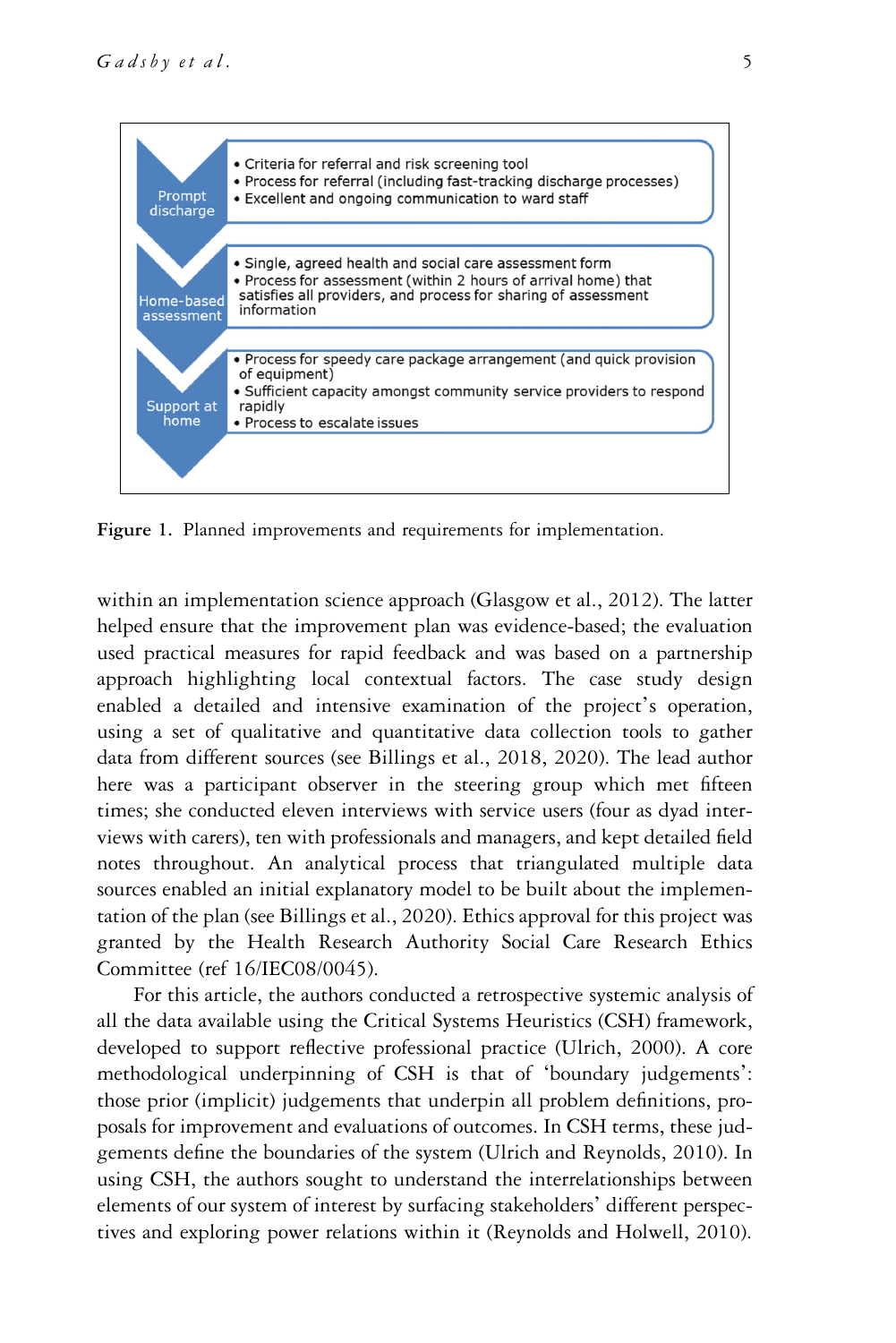The CSH framework identifies four dimensions of potential conflict that relate to

- a) measures of success;
- b) the decision environment in which the system of interest is operating;
- c) the types of expertise drawn in; and
- d) the underpinning rationale and political space in which it operates.

It prompts questions for each dimension concerning:

- i) stakeholders;
- ii) what's at stake; and
- iii) stakeholding concerns.

Table 1 presents the twelve questions produced by this framework and used here.

According to CSH, by examining these dimensions of potential conflict, we can make explicit:

- the values and motivations built into people's views of situations and efforts to 'improve' them;
- *the power structures* influencing what is considered a 'problem' and what may be done about it;
- the knowledge base defining what counts as relevant 'information', including experience and skills;
- *the moral basis* on which we expect 'third parties' (i.e. stakeholders not involved but in some way concerned) to accept the consequences of what is done, or not done.

## Findings

The findings of the initial analysis are published elsewhere (Billings et al., 2018). They highlighted some successful aspects of the improvement project, facilitated by the persistence, commitment and willingness of steering group members to pursue improvements despite their many challenges. The steering group met frequently, shared information, identified problems and sought to develop potential solutions. Interviews with professionals described how the community health and social care teams, for example, were developing interpersonal trust and improving knowledge of each other's services.

However, the evaluation found that the planned improvements (see Figure 1) were largely unrealised, and some negative outcomes emerged. Discharge was sometimes delayed by confusion amongst staff about the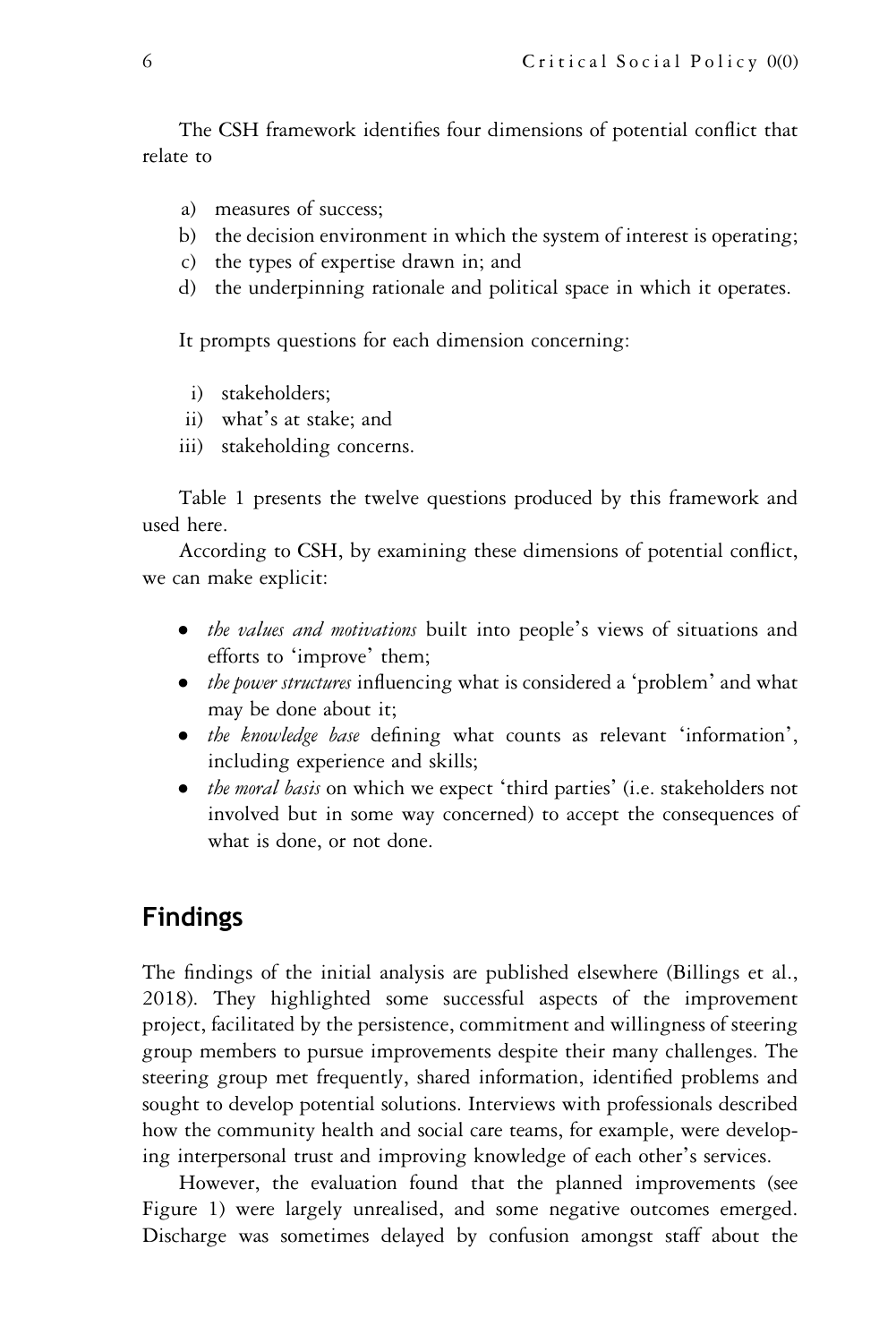|                             | (i) stakeholders                                                                                                                                                   | (ii) what's at stake:<br>and                                                                                                    | (iii) stakeholding<br>concerns                                                                                                                                                             |
|-----------------------------|--------------------------------------------------------------------------------------------------------------------------------------------------------------------|---------------------------------------------------------------------------------------------------------------------------------|--------------------------------------------------------------------------------------------------------------------------------------------------------------------------------------------|
| (a) Measure of<br>success   | Q2 Beneficiary                                                                                                                                                     | Q1 Purpose                                                                                                                      | Q3 Measure of<br>improvement                                                                                                                                                               |
|                             | Who should be/is the<br>beneficiary of the<br>system to be<br>evaluated?                                                                                           | What should be/is<br>the purpose of the<br>system?                                                                              | What should be/is<br>the system's measure<br>of success/<br>improvement?                                                                                                                   |
| (b) Decision<br>environment | Q5 Decision-makers                                                                                                                                                 | Q4 Resources                                                                                                                    | Q6 Decision<br>environment                                                                                                                                                                 |
|                             | Who should be/are<br>the decision makers?                                                                                                                          | What components<br>of the system<br>ought to be/are<br>controlled by the<br>decision maker?                                     | What conditions<br>ought to be/are part<br>of the system's<br>environment (i.e. not<br>controlled by the<br>system's decision<br>maker and therefore<br>acting as possible<br>constraint)? |
| (c) Expertise               | Q8 Experts<br>Who ought to be/is<br>involved in<br>providing expert<br>support for the<br>system?                                                                  | Q7 Expertise<br>What kind of<br>expertise or<br>relevant<br>knowledge ought<br>to be/is part of the<br>design of the<br>system? | Q9 Assurances<br>What ought to be/are<br>the assurances for<br>successful<br>implementation of<br>the system?                                                                              |
| (d)<br>Underpinning         | Q11 Witness                                                                                                                                                        | Q10<br>Emancipation                                                                                                             | Q12 Worldview                                                                                                                                                                              |
| rationale                   | Who ought to be/are<br>the bystanders of the<br>system or their<br>representatives? (i.e.<br>those who are not<br>involved but might<br>be negatively<br>affected) | What relevant<br>perspectives<br>highlight<br>potential coercive/<br>malignant aspects<br>of the system?                        | What should be/is<br>the worldview<br>underlying the<br>creation or<br>maintenance of the<br>system?                                                                                       |

Table 1. The twelve CSH questions guiding analysis (numbered according to the order in which they were addressed adapted from Reynolds, 2007).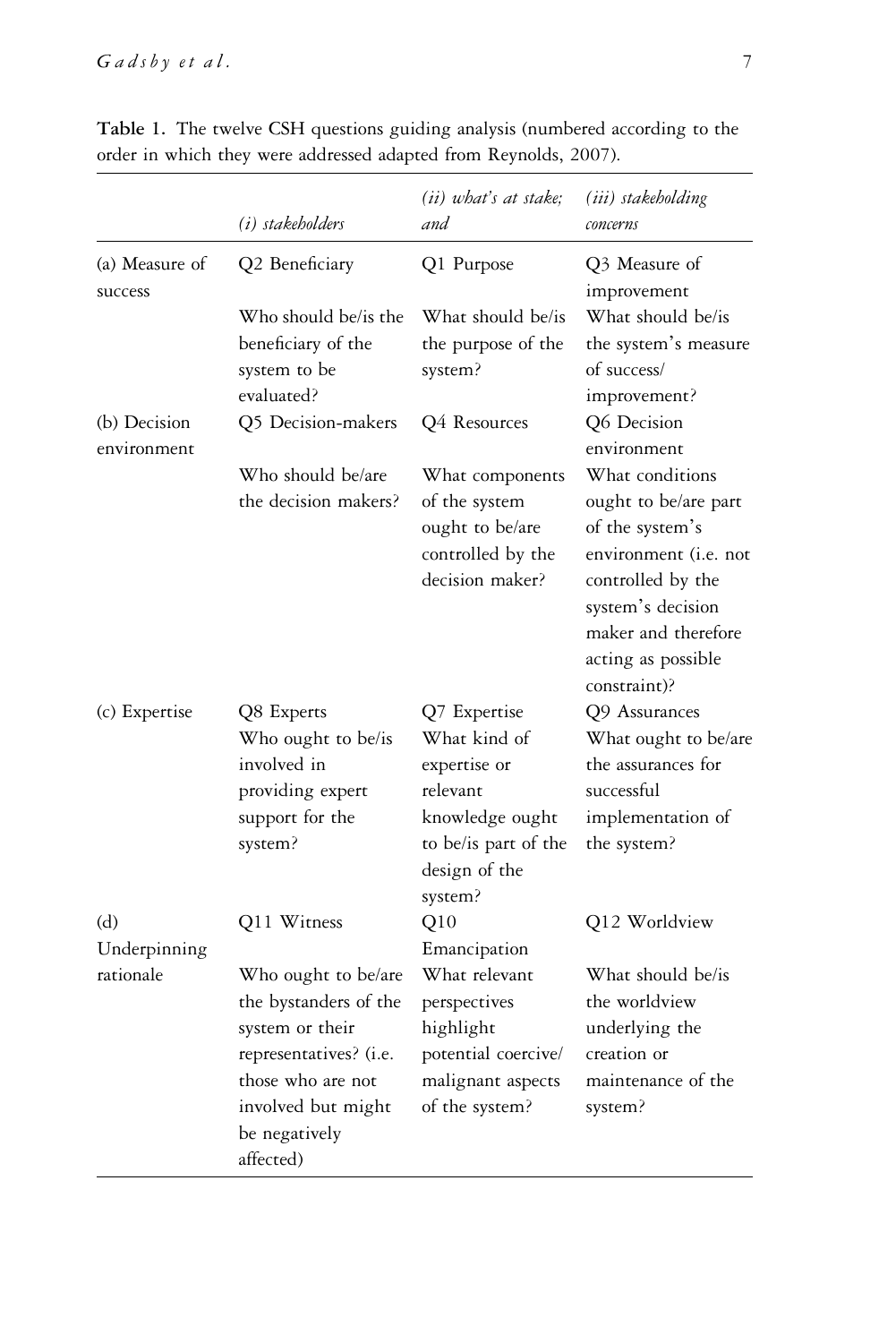suitability or otherwise of particular patients for the service and by the continuation of multiple assessments within the hospital. Service users sometimes felt unaware of what was happening or why. They often arrived home too late or too tired to have an appropriate assessment. The transition from hospital to home could still be disjointed, with discharged patients waiting at home alone for assessments and services that did not materialise. Support available postdischarge was limited and largely consisted of social care reablement support. Providers of care in home settings were still poorly coordinated, often working in separate teams from multiple different locations and unable to offer sufficient wraparound support. Overall, the data did not demonstrate that D2A provided the anticipated benefits.

The evaluation highlighted some familiar implementation barriers, including aspects of leadership, organisational culture, information technology, professional involvement and resource availability. However, the disappointing nature of the results demanded further explanation. The monitoring and evaluation activities embedded within the improvement process provided an opportunity to explain how and why these findings emerged in the particular context of this case study. The subsequent analysis, employing CSH, is described below.

## Measures of success

#### Q1 and Q2: Purpose and beneficiary

Initial stakeholder interviews surfaced multiple purposes for the improvement project, driven by concerns related to patient outcomes, personcentredness, care co-ordination, delayed discharges and the cost of care placements, e.g.:

I had a feeling that people were just being parked in the community hospitals and the outcomes for them were extremely poor … I was concerned that we were just picking them up and putting them into permanent placements … I was becoming quite concerned about the cost … but more importantly about the poor outcomes for people themselves, older people (#9, Social Care Manager).

Interviewee 9 also discussed 'winter pressures money': part of the Government investment in adult social care to help reduce pressures on the NHS (Forder et al., 2018). This placed additional pressure on freeing up beds to improve patient flow in hospitals. Other stakeholders talked about the purpose behind incorporating an enhanced 'wraparound' service into the improvement plan, 'so that we can really start discharging more complex patients back to their own home safely' (#2, Healthcare Provider).

Multiple, co-existing purposes therefore include to: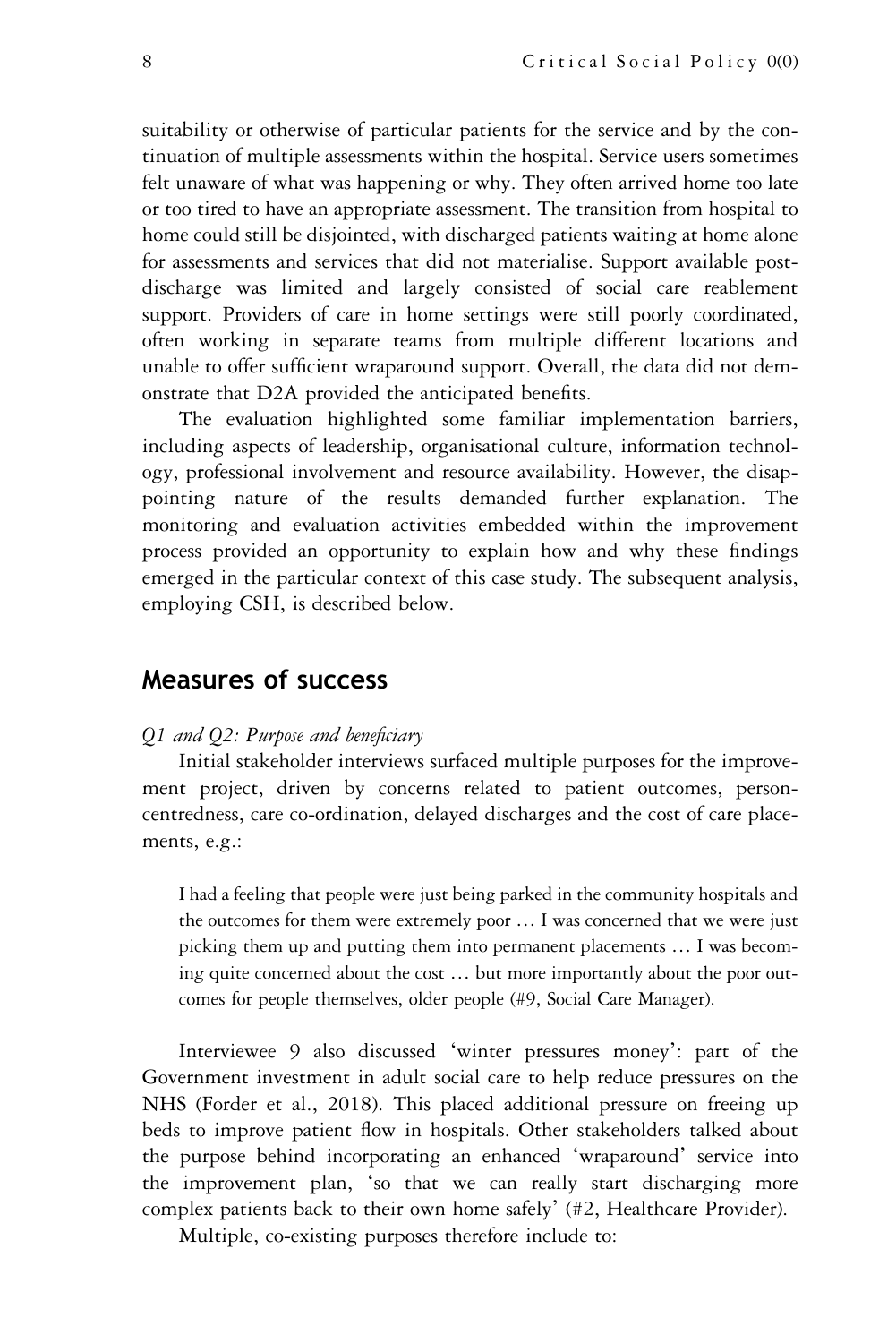- improve health and social care outcomes for older people;
- improve decision-making and co-ordination for older people being discharged from hospital;
- reduce the number of new social care placements in care homes (and their associated costs);
- free up beds in hospitals;
- reduce delayed transfers of care;
- improve the flow of patients from the acute hospital.

These purposes revealed different emphases on securing benefits for service users on the one hand, and for the NHS and the wider health and social care system on the other. The interviews and project plans highlighted some potential conflicts between different perspectives. In practice, two quite different purposes were at play:

- 1) To improve the transfer of patients with health and social care needs from hospital to home, by implementing a D2A service, in order to reduce pressures on acute services and admissions to care homes.
- 2) To improve the provision of person-centred, coordinated care for older people as they transfer from hospital to home, by implementing a D2A service, in order to maximise the health, wellbeing and independence of older people.

The first perspective privileged demand management by earlier discharge supported by timely and effective transfer processes. Benefits were conceptualised from the perspective of those involved in planning and providing services. This was close to how we observed the D2A model working in practice. The second focused on the quality of care provided throughout transfer (from the service-user perspective), and the longer-term goal of maximising health and wellbeing at home. This was more consistent with the evidencebased principles for D2A models in national guidelines (NHSE et al., 2016), with their emphasis on meeting people's needs holistically rather than transferring resource pressures across organisational boundaries.

Although improved health outcomes might emerge from implementing D2A, they were not inevitable. The study showed that inter-dependencies between improved service efficiencies and user experiences were poorly understood and inadequately explored. As implementation challenges mounted, an interviewee noted 'so many changes to what the focus has been' (#5, Social Care Manager). The intended beneficiaries (originally more complex discharges requiring additional health service support in the patient's home) implicitly became a narrower group of patients who could be discharged expeditiously while also requiring very little or no ongoing home care, as these interviewees suggest: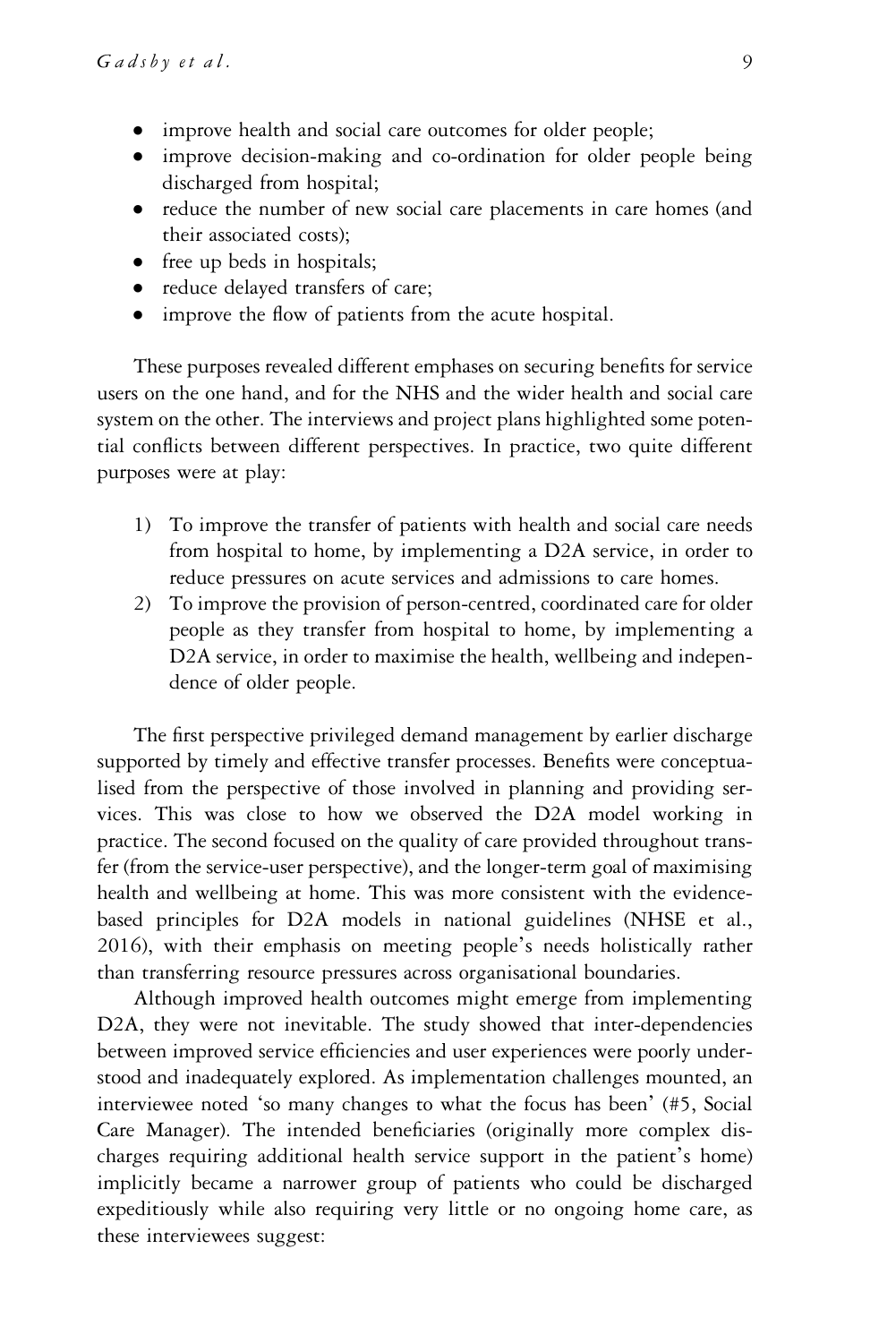Primarily ... it's to enable them to be discharged more quickly through the hospital process, so to avoid any delays on the hospital side (#5, Social Care Manager);

So we're reducing bed days, bed days is one of our drivers, so we're reducing cost, but the benefit for the patient is getting them home (#20, Healthcare Commissioner).

The discharge of more complex users through the D2A service was dismissed as 'something that couldn't be done because of insufficient capacity within health services' (Steering Group meeting notes, August 2016). As implementation evolved, the dilution of the D2A model's overall purpose was a fundamental limitation on the system's delivery of improved user outcomes.

#### Q3: Measure of improvement

The two system purposes imply different success measures. Inclusion in the study required acceptance of SUSTAIN's improvement measures associated with person-centredness, safety, efficiency and prevention (de Bruin et al., 2018). However, throughout implementation, the study observed strong pulls towards practice in which speed of discharge and sign-off was the overarching measure of success. This measure did not preclude perceived benefits to service users:

based on the numbers of clients that leave our [reablement] service very, very quickly within the first week … I would say a good 50% of [Home First users] are actually getting an improved service, they're getting home quicker (#5, Social Care Manager).

The number of referrals to Swale Home First was reported daily to senior management. However, it was largely assumed that (a) these referrals were appropriate and would be accepted, (b) discharge through Home First would be quicker and more efficient than otherwise, and (c) discharge through Home First would be a positive experience for patients and service providers.

The key factor that diluted the model's focus was its failure to establish a holistic 'wraparound' service for newly discharged service users with ongoing health and social care needs due to gaps in community health services, nonavailability of investment to boost capacity, and weak relationships with the voluntary sector. Simultaneously, a higher-level strategy group was pushing the project to get on and implement *something* to reduce discharge delays as soon as possible. These factors combined as implementation progressed to narrow down improvement measures to 'delayed discharge' targets at the expense of patient-centred measures.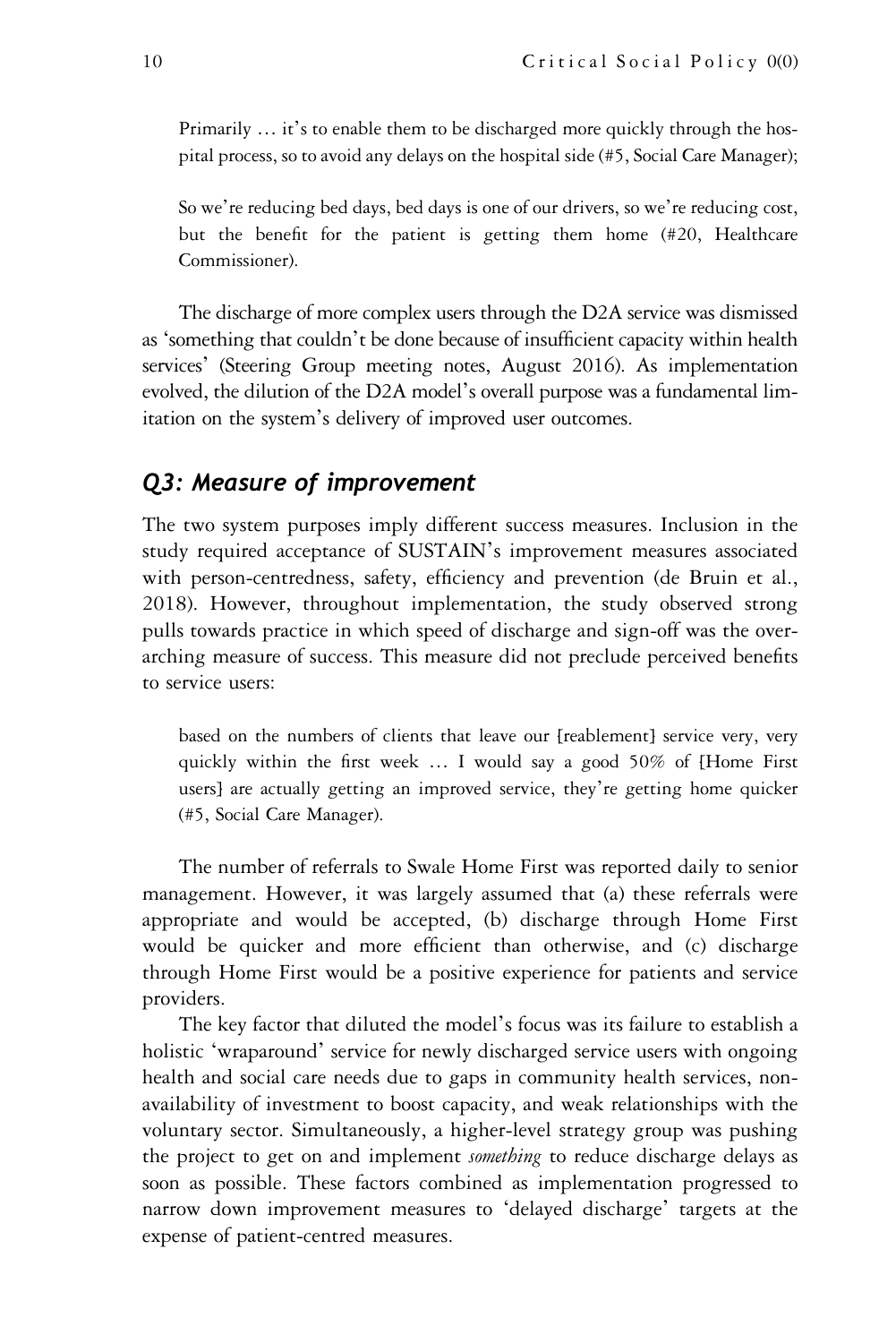# The decision environment

#### Q4: Resources

Despite the challenges, the steering group remained committed to its improvement plan. Members improved communication and collaboration between those involved in service delivery, and introduced a new assessment form which reduced duplications in service-user assessments – all of which helped to improve efficiency. However, they were unable to control a number of important conditions of success, such as capacity amongst community staff to provide care and support to people after early discharge, and the trust of ward staff that patient needs could be met safely and effectively at home. The steering group formally recorded: 'it is not possible to take implementation forward without some input of resources. … the conclusion that this cannot go forward without some resource needs to be escalated.' (Meeting notes, November 2016). However, the funders' representatives were unable to fill resource gaps due to its overall financial deficit; the phrase 'there is no money' became a repeated mantra.

Commitment to the goal of improving integration between health and social care was crucial. However, while members of the steering group freely contributed their knowledge, time, expertise and experience, they were unable to secure tangible resources. Shortages of community staff and lack of investment from NHS partners were issues that simmered throughout, as this research note illustrates: 'There was a clear sense of injustice aired here, with the feeling that social care had done all the offering up of resources, where health had done none' (Steering Group, November 2016). Meanwhile, acute hospital staff blamed a lack of capacity in the 'enablement at home' service: 'the ward's being told there's no capacity, just not to refer into [Home First]' (#17, Acute Hospital professional). Some central government support later filtered through to social care, specifically for reducing delayed discharges. It bolstered the project's capacity, but the spending conditions reinforced reducing delayed discharges as the system's principal purpose.

#### Q5: Decision-makers

Representatives from most of the key organisations (except AgeUK) consistently attended the steering group. However, staff turnover, exacerbated by the re-contracting of community health services, meant individual attendances lacked continuity. Most attendees were low- and middle-level managers, though more senior local authority representatives sometimes attended. Hospital staff were rather marginal since no-one represented its senior management and apologies were frequently given. Whilst a Healthwatch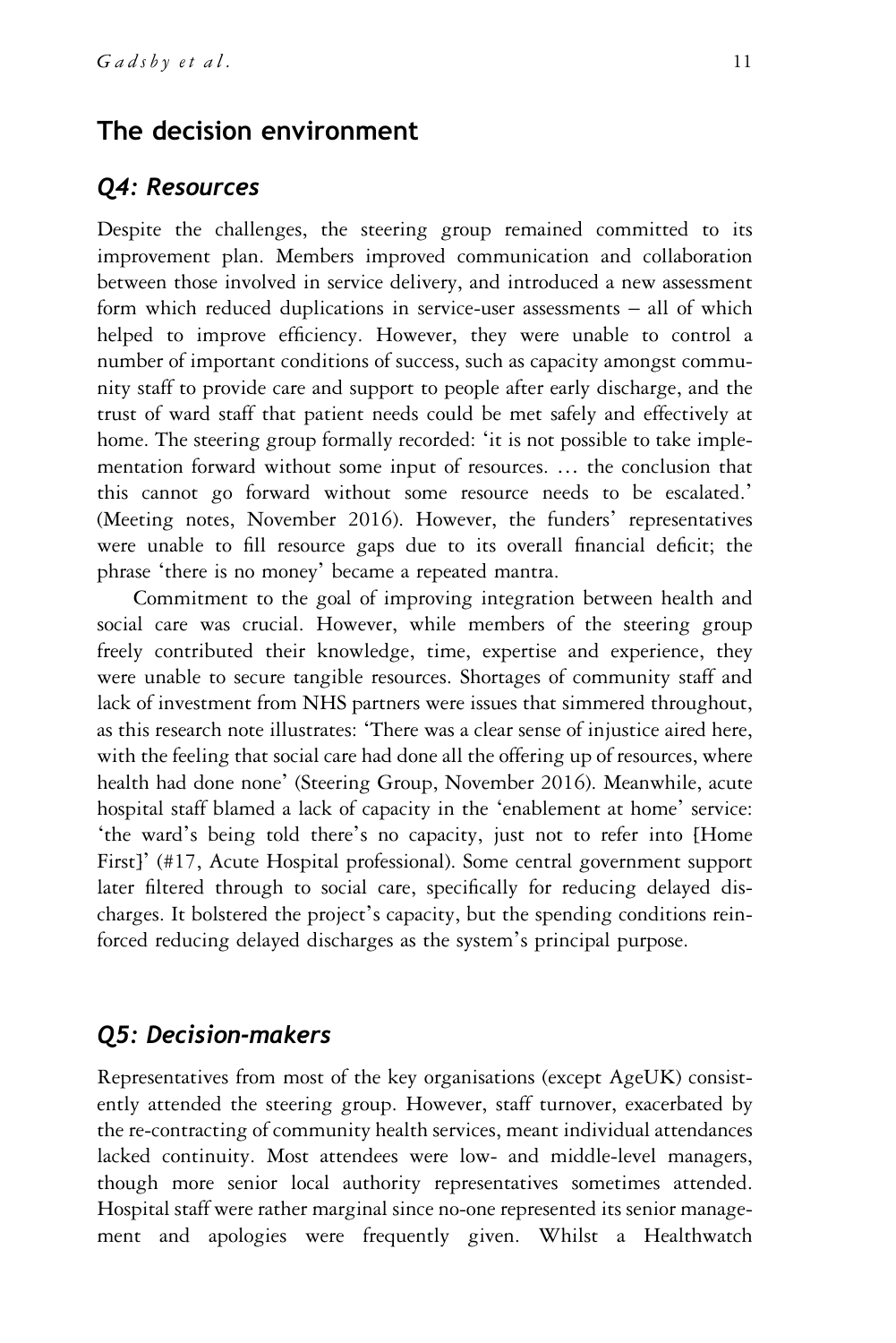representative in principle provided patient representation, there were no direct user/carer or advocacy voices to provide independent challenge.

Early in the project, the steering group attempted to identify a single NHS leader, since it was felt that 'similar models across the country are health-led' (Meeting notes, Nov 2016). Social care representatives felt strongly that local NHS partners needed to 'step up' and take the lead because 'we cannot be … responsible for health' (Meeting notes, Nov 2016). Health representatives' claimed workload pressures stopped them accepting the lead role. Consequently, responsibility was shared through a 'triangle model' consisting of a social care manager, community health services manager and NHS commissioning manager. Thus, the project lacked a single advocate with the authority to resolve conflict and ensure the improvement plan's delivery.

#### Q6: Decision environment

The project was facilitated by a theoretically supportive policy environment, as this local authority manager explained:

We couldn't be in a better position policy-wise. It's completely written in our business plan … It's taken from national directives … so there's no problem with policy and we've got a lot of support to bring about that change in terms of the strategic direction that we're going in. (#9, Social Care Manager)

However, implementation was hindered by the many staff vacancies and long-standing recruitment difficulties, together with the lack of funding. Wanting a single point of leadership, the steering group lacked authority to shift resources across and between health and social care organisations to fund the best mix of services. Organisations like AgeUK were unable to boost capacity due to historical under investment in voluntary and community resources. As one manager emphasised: 'if you ask for the voluntary sector to be involved in anything then you've got to finance it' (#16, Social Care Manager).

## The types of expertise drawn on

# Q7: Expertise

The steering group's considerable expertise and knowledge about their organisations' internal systems and norms meant improvement proposals were realistic and grounded. Information sharing gave them 'more of an understanding of each other's roles and remits and constraints and how they can work together' (#20, Healthcare Commissioner). The group discussed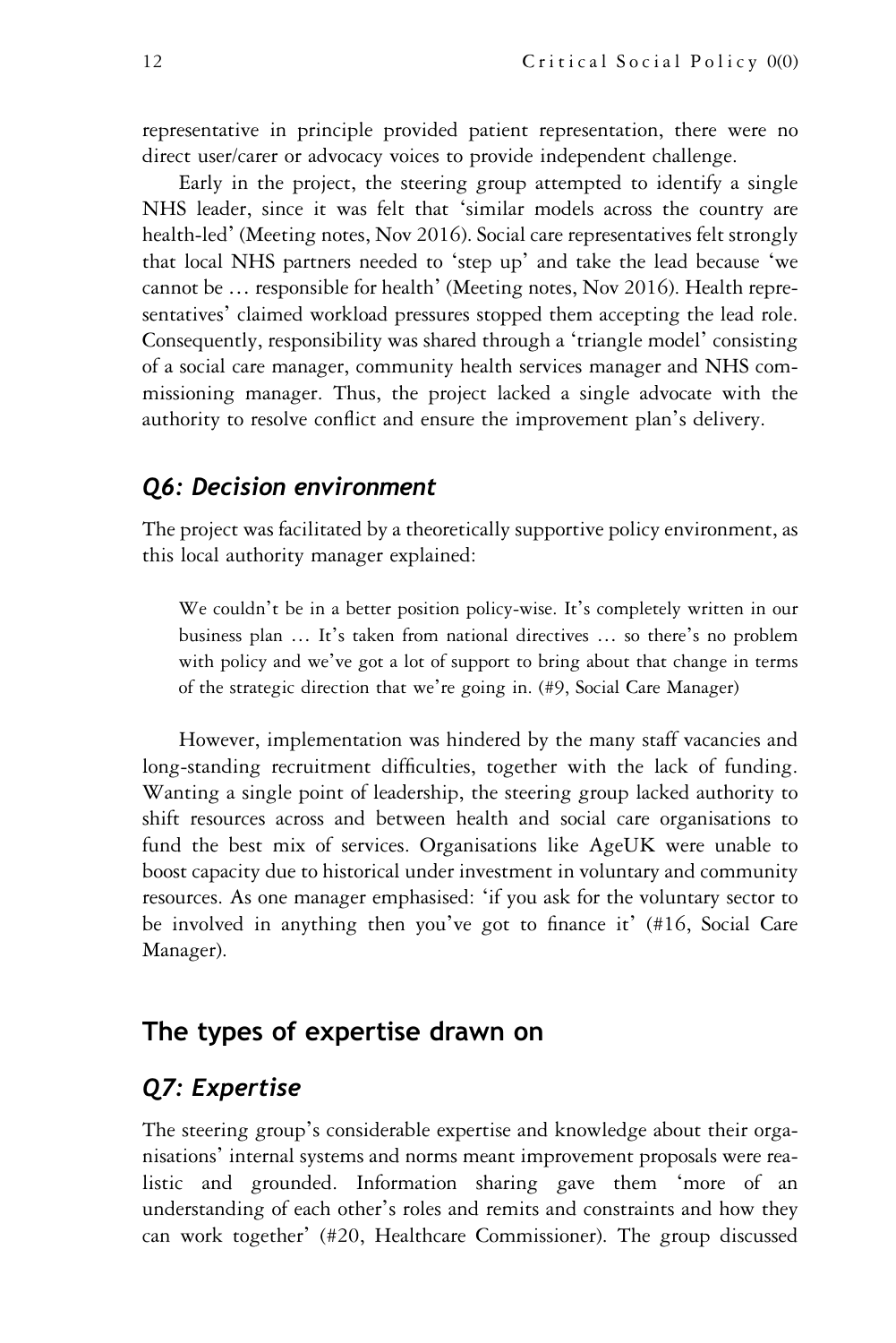how the improvement project might work in theory (from a higher management perspective) and how it might/did work in practice, with senior practitioners 'feeding back up' information about 'the intricate little problems and issues that we've had' (#1, Healthcare Provider).

However, the group's operational focus meant it lacked the knowledge and authority to successfully navigate or modify key implementation constraints. These capability gaps resulted in frustration: 'Whilst the atmosphere [in the steering group] was cordial, there seemed a little bit of desperation that things aren't moving forward, that the situation isn't changing' (Reflective notes, May 2017). The third sector was a noticeable gap in the group's expertise, however, and its potential to enhance informal or social support was not considered. Moreover, group members' contributions tended to be restricted to their particular experiences, and thus largely to focus on parts of the process rather than the whole. As participants commented:

The leadership has been down to the people running the service and that sometimes causes difficulties because we only ever see our own pressures … at times I think possibly we've lacked the helicopter view of what would streamline the process (#5, Social Care Manager).

No-one can see the whole picture … our health and social care systems are complicated and they're very fragmented now, we've got too many organisations involved … and it's very hard for anyone to have a real overview (#19, AgeUK).

Some managers were, however, able to draw on theory-informed knowledge and use 'evidence of other models or other pilots … evidence of how they were working' (#20, Healthcare Commissioner).

# Q8: Experts

General practitioners (GPs) were missing from the steering group, despite their role as co-ordinators of care at home. Their perspective might have been invaluable in providing greater assurance that assessment and support were available when patients reached home. The absence of lay voices in the group risked decisions being made on untested assumptions about what older service users might want or need. For example, a not uncommon assumption was: 'For the client I think they get what they want in the sense of they want to be at home, so they get home a lot quicker'(#5, Social Care Manager). The fact that the same source also reported some had 'returned to hospital unfortunately', did not lead them to question their previous statement's validity. We discuss the marginal influence of user and carer voices in The underpinning rationale and political space in which it operates below.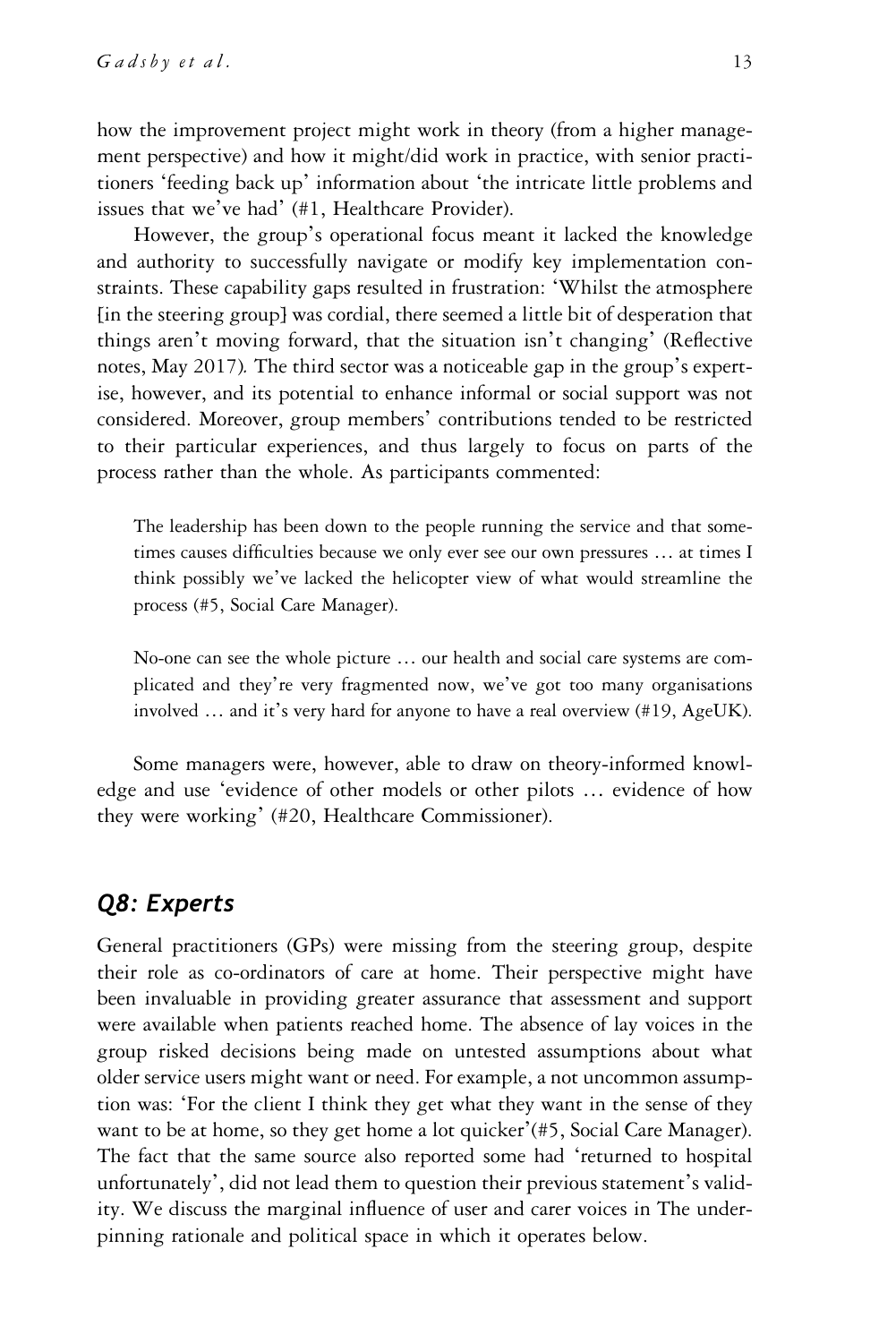The research team (particularly the first author) contributed directly to the group's expertise in a number of ways. Early on, their organisational skills helped to plan and organise meetings. Later, they contributed interpersonal skills in dealing with negotiations within and between steering group meetings. They also contributed evaluation expertise, especially about accessing user and carer voices. The resulting data highlighted the gaps that would have existed if lay perspectives had not been recorded, including the potential for unintended consequences.

#### Q9: Assurances

Assurances of success were based on the assumption that all older service-users without ongoing acute care needs were better off at home. However, this understanding was coloured by a medical/functional viewpoint, rather than a holistic viewpoint that considers the person's need for social comfort, emotional support and building of confidence in their ability to manage on their own. Even when evidence emerged to the contrary (see The underpinning rationale and political space in which it operates), the assumption went unquestioned.

The improvement project was intended to enable holistic support for recently discharged people, partly through enhanced community health service provision. However, the lack of resources within those services led instead to a heavy reliance on social care reablement services for at-home support. The steering group discussed this situation at length but were unable to give assurances that health care needs would be met within the Home First service. In several meetings, a number of risks were discussed, including the risk that social care staff would be left facing complex difficulties without adequate resources. The lack of GP involvement meant there was little assurance that primary healthcare needs would be met in an efficient and co-ordinated way, and the lack of third-sector involvement similarly provided little assurance that they could support social and emotional needs.

# The underpinning rationale and political space in which it operates

# Q10: Emancipation

The evaluation found that users often did not experience a well-co-ordinated service; as one interviewee put it: 'It all seemed as if the right hand doesn't know what the left hand's doing' (User 8). Responsibility for co-ordination of care at home arguably shifted more onto the user since they received very few 'pop-in' visits; if they wanted support, they had to know who to contact and be proactive in organising it themselves. It was unclear whether they understood these implications of the D2A model, or had the necessary resources to undertake such tasks.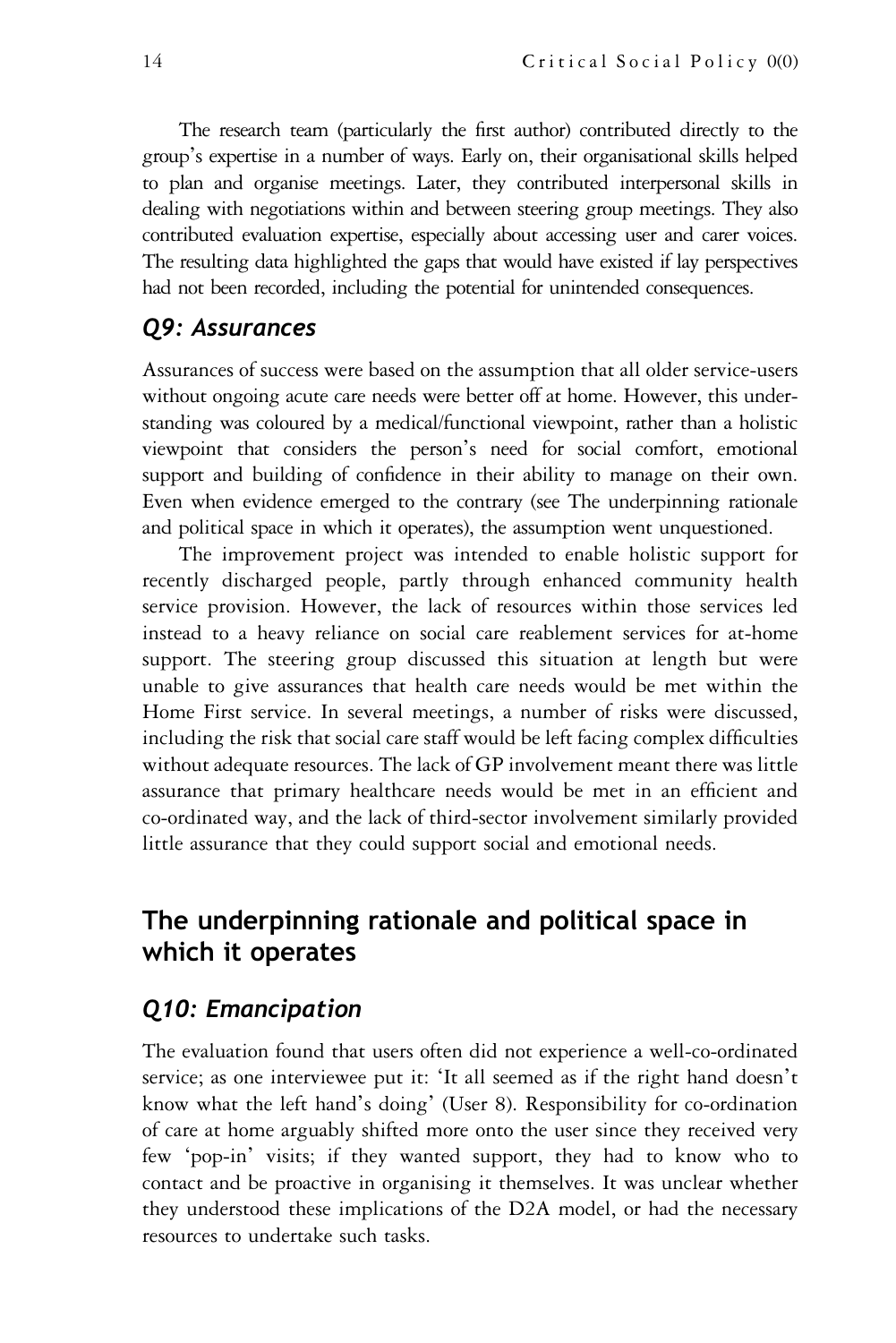The efficiency of the service depended on reduced inputs from hospitalbased staff such as occupational therapists (OTs). However, the evaluation found that some hospital staff, due to concerns about risk and safety, were reluctant to reduce their input: 'Before they are discharged, most Home First patients are still being seen by an OT or physio, they've had their equipment provided, and have a care package in place' (Meeting minutes, July 2017).

Whilst patients in general were keen to get home, the evaluation found older people sometimes felt 'pushed' out of hospital before they were fully prepared, despite the professional desire to maintain input described above, as these quotes illustrate:

there were so many people waiting to come in, they wanted, the way I look at it, wanted to get rid of us to put more in the bed (User 11);

I just thought it was such a short time. To me, it seems like quite a serious operation, and it seemed like I was just being pushed out, basically (User 2).

Once home, the emphasis on self-care and reablement could be empowering, but could sometimes create difficulties, particularly when patients had just returned from hospital. Users without spouses living with them sometimes felt scared, weak and vulnerable:

I was fragile coming home from hospital and especially being on my own here. I just needed someone to hold my hand (User 8);

I was frightened of falling (User 11).

#### Q11: Witnesses

All eleven service users we interviewed had family members and/or friends who 'stepped up' their provision of informal care. One carer (in his 80's) explained:

I had a message that she was going to be discharged. I phoned my son because I realised I needed help … went up to the discharge desk and asked the sister 'was there any medication and notes for discharge?' And so they looked, and well, they couldn't find them … after two and a half hours of sitting in there … we did get her home (Carer 4).

This carer went on to explain that no-one had assessed his capacity to cope emotionally – a consistent finding amongst carers. A service user who did not have family members to turn to explained that 'If it hadn't been for ... my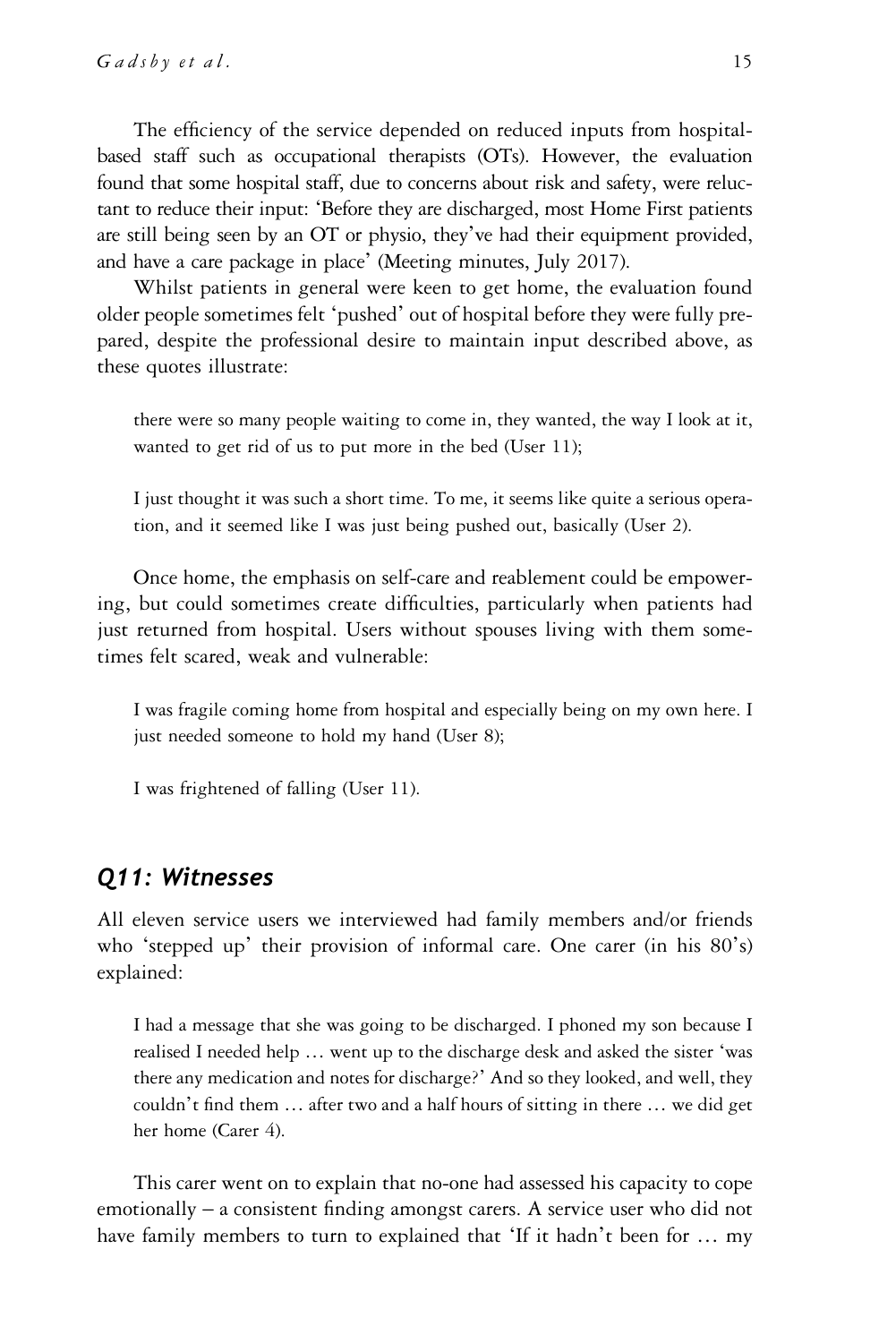cleaner, I wouldn't have survived' (User 8). She explained that her cleaner helped her to wash, get dressed, prepare food and do shopping.

Interview and survey data suggested that users sometimes didn't know where to look for more support, and were unaware of who was responsible for co-ordinating care. Although GPs were never spoken of within steering group discussions, and were not interviewed as part of the evaluation, service users and carers said GPs were often the first person they called if they had concerns.

#### Q12: Worldview

The moral basis of the improvement programme was to improve personcentred care and to improve efficiency. Person-centred integrated care might have been advocated as helping move away from an ethos that is medicallydominated, disease-oriented and often fragmented, towards one that is relationship-focused, collaborative and holistic (see, for example, the expanded chronic care model Barr et al., 2003). However, in the drive to reduce the burden on over-stretched hospital services by reducing lengths of stays and reducing service costs, the dominant worldview in the system was one that, in effect if not intent, minimised social, emotional and relational aspects of service user (and even informal carer) wellbeing. Data from user interviews, as illustrated below, suggested that there sometimes appeared to be a lack of compassion amongst staff working to 'enable' self-care, and users were sometimes missing the 'softer' aspects of a care visit:

There's one [carer] who come and said to me 'I'm not doing anything today, I'm going to watch you.' … Christ, bloody mad, I was. I was upstairs, trying to get a stocking off. 'I'm not going to help you', she said … Cruel, it was. (User 1)

And she was really bullying, you know; 'Come on! Come on!' It was like I haven't got all day. (User 3)

User 6, who asked for help putting food on a plate the day after coming home from hospital because she was 'wobbly' and using a stick was told 'no, you have to do that yourself'.

Every time someone came I said 'I don't need an enablement team, I want care, I need care, my legs are like jelly, it takes me forever to go from my bedroom to the bathroom and I need help'. No, no help was ever offered, none whatsoever. (User 8)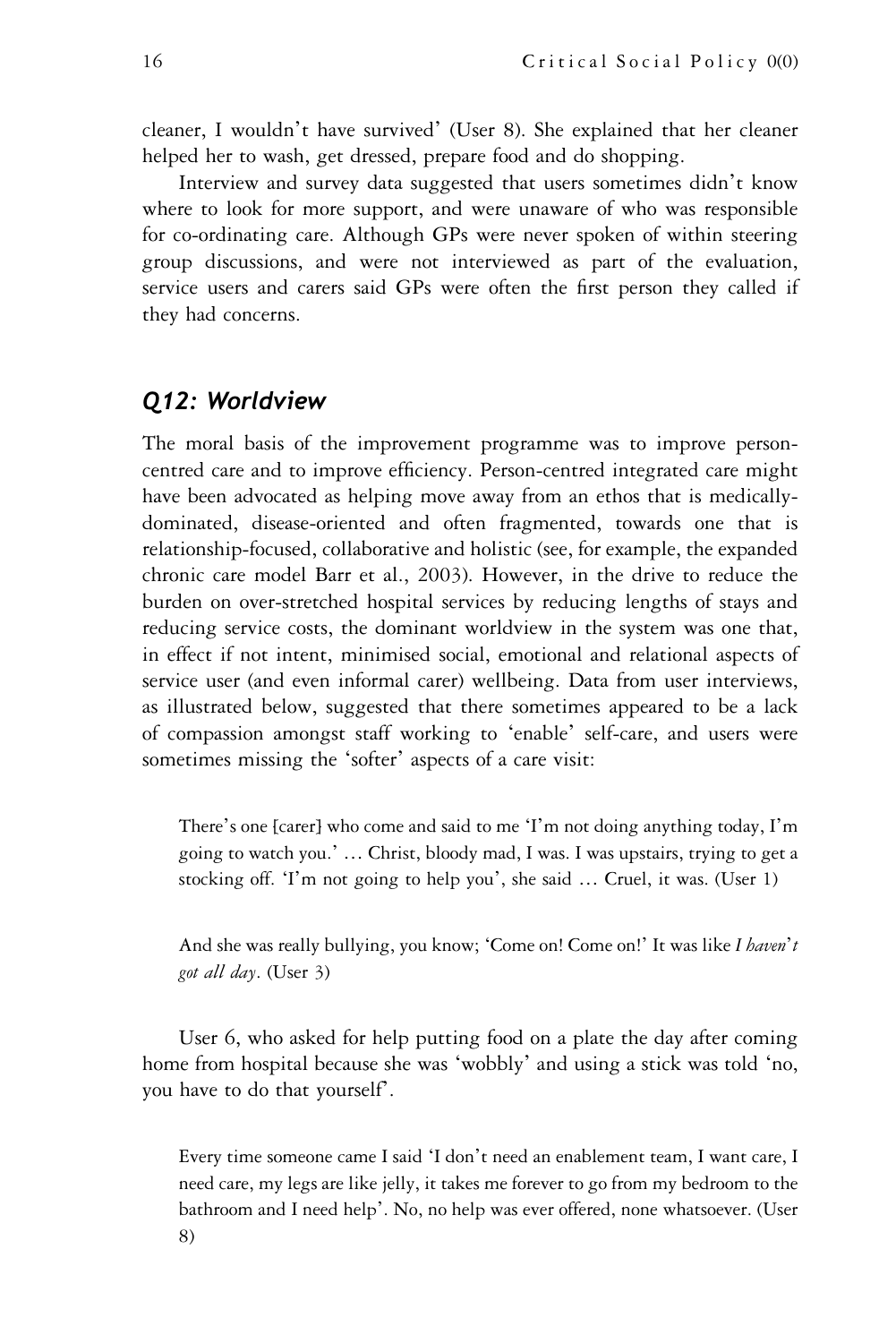# **Discussion**

This article presented a systemic analysis of findings from the evaluation of Swale Home First, using the CSH framework, to understand why achievements were less positive than expected, especially given adoption of a national good practice model (D2A) and an improvement plan co-produced within the SUSTAIN programme. The CSH framework provided a set of conceptual lenses which enabled the authors to model the case study as a system organised around a particular purpose. The structured analysis generated by the framework enabled the team to identify more explicitly different stakeholder perspectives and power relationships within the system and its decision environment.

# Values and motivations

The analysis found that different stakeholders tended to emphasise one of two motivations for improvement: (1) improving the transfer of older patients to reduce pressures on acute services/care homes; or (2) improving personcentred, coordinated care during and following transfer to maximise the health, wellbeing and independence of older people. These two purposes are not necessarily mutually exclusive and, in combination, might ease bed pressures through fewer preventable admissions and re-admissions (NHSE et al., 2016). We have shown, however, that Swale's dominant values and motivations were strongly associated with freeing up acute beds through more rapid discharges. This association was related to a national political goal, backed by earmarked funds, to reduce delayed discharges (Forder et al., 2018). The person-centred dimension of the D2A model received much less attention in national implementation requirements, as did the supply of resources to ensure that independent living was a sustainable option postdischarge. This reflects the lower status of care compared with cure. Thus, local understandings of the model's purpose were both partial and reinforced by national performance measures and implementation requirements based on similarly partial approaches. Moreover, it emerged that the focus on delayed transfers alone actually intensified some of the problems previously identified.

#### Power structures

The steering group operated in a decision environment which was, in a number of respects, incompatible with the model's full implementation. For example, it lacked command over the resources necessary for such implementation, most notably funding for the expansion of community-based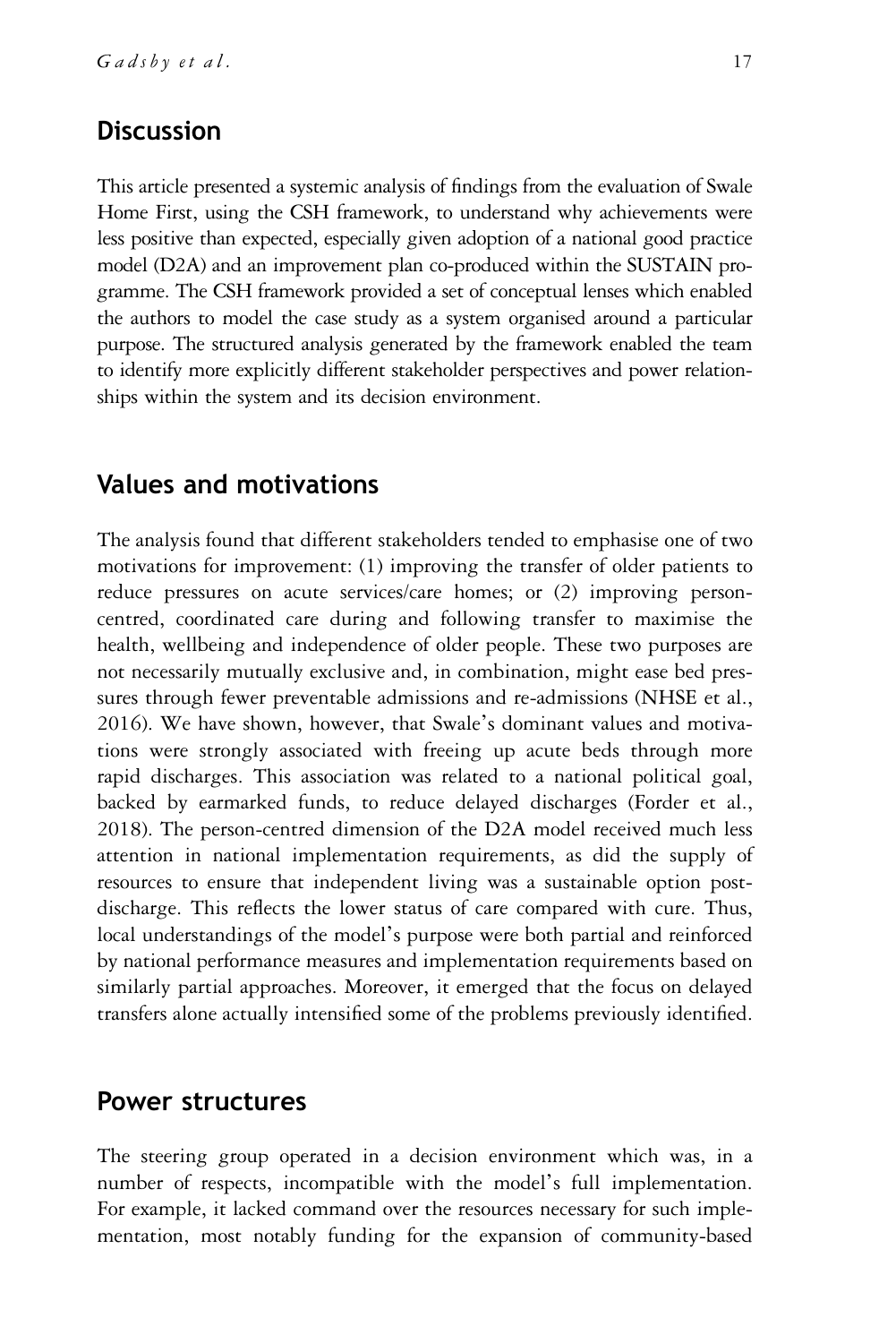services to support earlier discharge and enable independent living. In addition, local staff recruitment and retention were hampered by a decreasing workforce supply (behind the national average), proximity to London, and recent commissioning changes affecting community health care providers. Implementation of the model did little to address the organisational fragmentation of care at the acute/community and health/social care interfaces, or to aid the spanning of the structural, financial and professional boundaries (Glendinning, 2003). Although the predominant framing of the improvement project was to reduce pressure on acute services, the acute sector representative in the steering group was not particularly senior, and did not regularly attend steering group meetings. The fact this didn't matter reflects the enduring and largely unquestioned position of the acute sector in general (Harrison et al., 1992).

The steering group's role was further limited by lacking mechanisms or authority to make decisions binding on its members and, thus, the organisational systems and routines of the individual partners continued to have primacy. These characteristics reveal that many factors shaping project outcomes lay outside the control of both the steering group and of its members individually. While the purpose of the group and the wider implementation team was to implement the D2A model, responsibility for many of the factors critical to achieving its full implementation lay outside that group and within its external environment. Moreover, the group to which it reported had little more control over those factors. Ultimately, the project had been tasked with specified ends but not the means to secure them. Problems the group could not improve by the resources and capacity available effectively lost visibility. The narrow boundary established around delayed transfers excluded the full range of improvements that might support improved health and wellbeing for patients discharged earlier to live independently at home.

# Knowledge base

The steering group possessed valuable expertise and knowledge but it lacked authority in the decision environment, and also prioritised some forms of information and knowledge over others. Its knowledge base was dominated by those organising/delivering short-term support to people in the community (the Council's 'enablement at home' service and Virgin Care's rapid response service) and was therefore biased towards 'quick recovery'. By marginalising the voices of the wider range of professionals, third sector providers, and lay people in the community who help to restore and maintain health and wellbeing, assurances of positive outcomes rested on much wishful thinking (Jones et al., 2021). Also, by focusing on operational- and local-level input rather than strategic-level input across a wider geographical footprint, the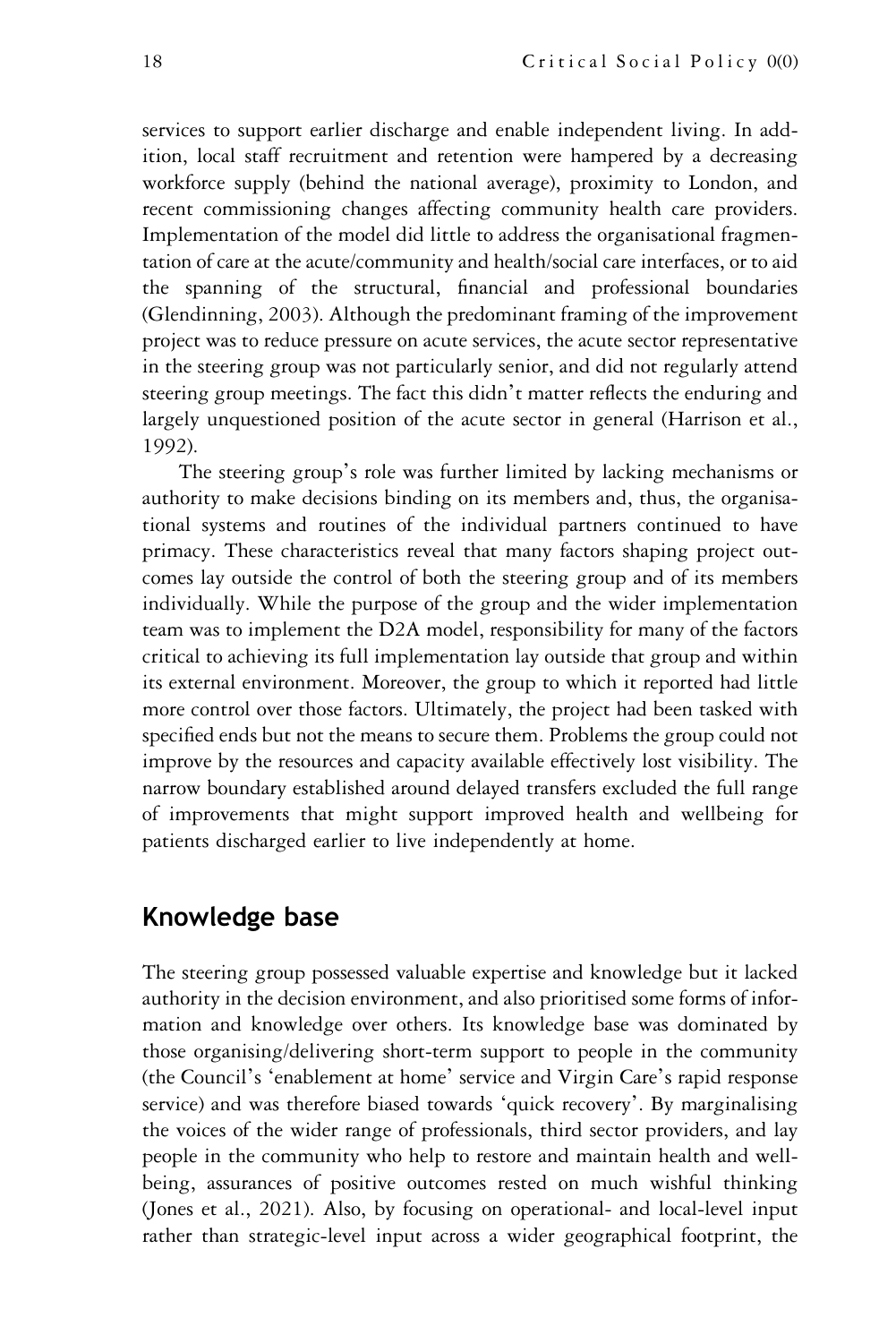group were not able to get the 'helicopter' view required to more fully understand the interrelationships between the many different elements within the system (Cabinet Office, 2004).

# Moral basis

The benefits for patients presented in the national D2A guidance were assumed and unquestioned. By not challenging them, they relegated to the background the voices of those people who didn't want to feel 'pushed' out of hospital at the earliest opportunity, or who worried about coping, or who felt guilty about the burden they placed on their family. However, we know that the transition from hospital to home is often characterised by worry, emotional challenges and feelings of isolation (e.g. Bull, 1992; Cott, 2004; Ellis-Hill et al., 2009). Third parties (such as GPs, carers, friends) were expected to bear with the consequences of the improvement project on the basis that coming out of hospital quicker was self-evidently good for the patient and good for the hospital. Moreover, the lack of appreciation of interrelationships across the system meant that some consequences went unforeseen. For example, some staff in the hospital (such as OTs and discharge managers) did not trust that there was sufficient capacity in the community to quickly and appropriately assess a person's support needs and put a plan in place. Trust is identified by many researchers as a key factor in successful inter-organisational relationships (Bloor, 2006). Asking staff not to perform tasks in hospital, but rather to refer patients to Home First, put them in a difficult position. Staff in primary care sometimes had to field the anxiety of patients and their carers following their return home, likely adding to their already stretched workload. The role of GPs in supporting patients overwhelmed by what feels like a sudden or abrupt discharge is noted elsewhere (e.g. Hesselink et al., 2012).

Our analysis exemplifies Churchman's (1971) insight that the boundaries of analysis are crucial in determining how improvement is defined during an intervention, and hence what actions are taken. As Midgley et al. (1998) state: 'something that appears to be an improvement given a narrowly defined boundary may not be seen as an improvement at all if the boundaries are pushed out' (1998: 467). Ideally, boundaries should be established rationally, through dialogue by all those involved in and affected by the intervention (Ulrich, 1996). Midgley's (1992) work has demonstrated the need to be aware of how some stakeholders and issues may become marginalised during interventions as ethical conflicts emerge. In our case study, an ethic of efficiency (patient throughput and flow) came into conflict with an ethic of person-centred care, which could only be dealt with by marginalising certain elements of the project. The need (due to environmental constraints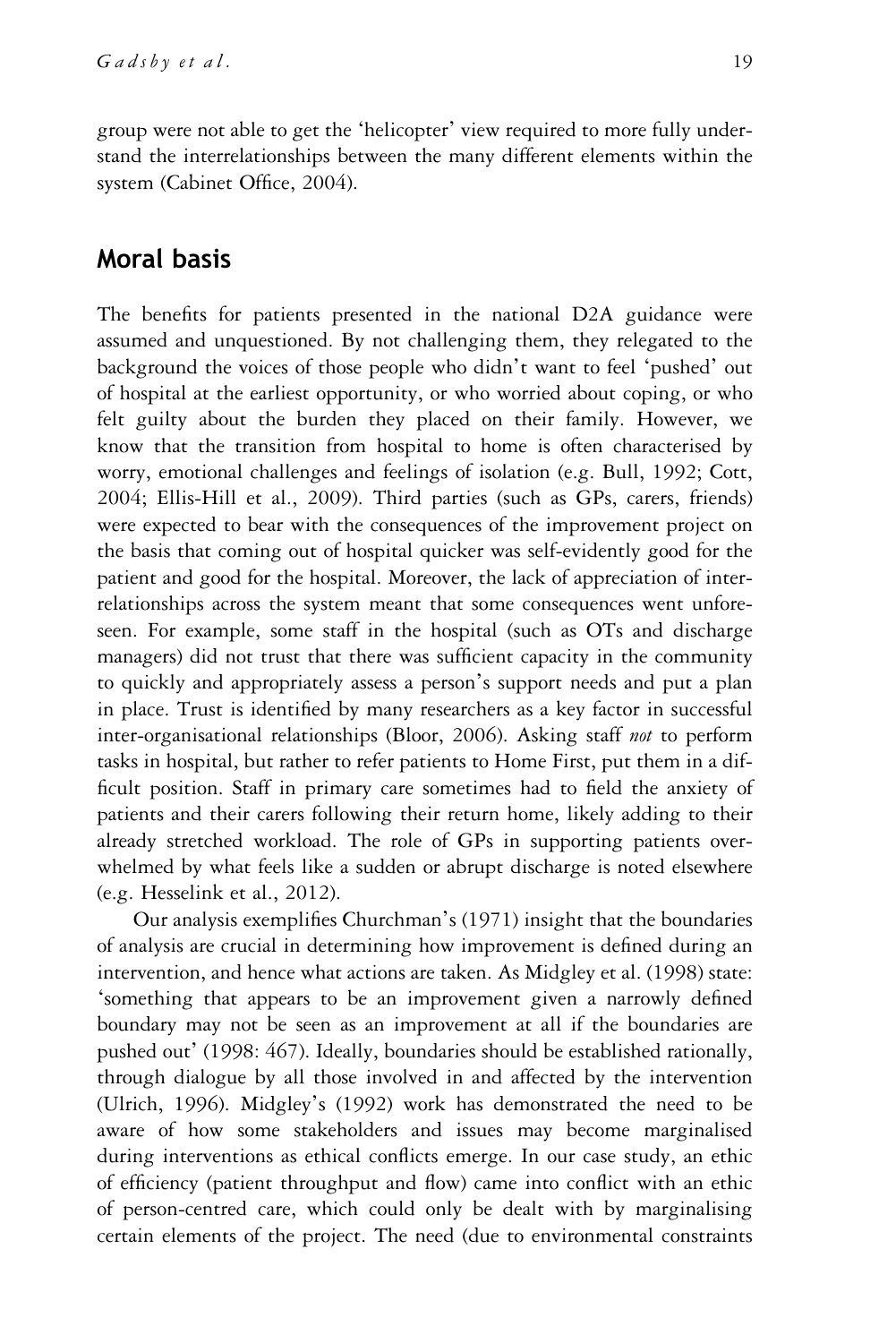and pressures) and tendency (due to 'silo' working and non-systems thinking) to make a narrow boundary judgement meant that certain elements, though pertinent, lay outside the system on which a light was cast; these elements were therefore cast into darkness. In a Foucauldian sense, power is expressed as the rise of some knowledges into positions of dominance and the subjugation of others. The mechanisms by which some knowledges and ethics maintain dominance while others remain suppressed are both dictated by and work to perpetuate existing power relationships, as is demonstrated by the medical definition underpinning Continuing Health Care.

# Conclusion

This article demonstrates that CSH can provide a structure to surface and make transparent a fuller range of stakeholder interests and values, including those of older people, that previous implementation processes had ignored or marginalised. Similarly, the concept of boundary judgements helps to expose the power inherent in defining the purpose and scope of implementation. In this case, D2A came to be understood primarily as a tool for reducing discharge delays rather than one for facilitating discharge and providing individualised support outside hospital. In addition, by widening the system of interest beyond the improvement project and its steering group, the latter's lack of power to improve outcomes came into sharp focus. Quite simply, they lacked command over the supply of resources necessary to improve system flow, without harming outcomes for some patients. While they largely understood the importance of appropriately tailored care, they lacked both the full range of resources needed and the authority to secure them.

For more than ten years, scholars have advocated a need for evaluation to engage with systems thinking and complexity science (e.g. Patton, 2011; Schmidt-Abbey et al., 2020; Westley et al., 2007; Williams and Imam, 2007). It is clear from this case study that problems faced in re-locating care for older people with complex needs are highly interdependent. This is widely understood in principle, and integrated care programmes (including SUSTAIN) would benefit from incorporating systems thinking and tools into intervention design, implementation and evaluation in order to better facilitate an understanding of the potential for improvement.

A strength of this study is its novel application of CSH to integrated care, highlighting the opportunities for critical systems thinking to better design and evaluate integrated care initiatives. In particular, this approach allows more developed models of analysis that challenge established assumptions and question embedded behaviours. Our case study confirms that such approaches can help 'unpick the gap between the vision and rhetoric of integrated care initiatives and the reality of largely underwhelming health service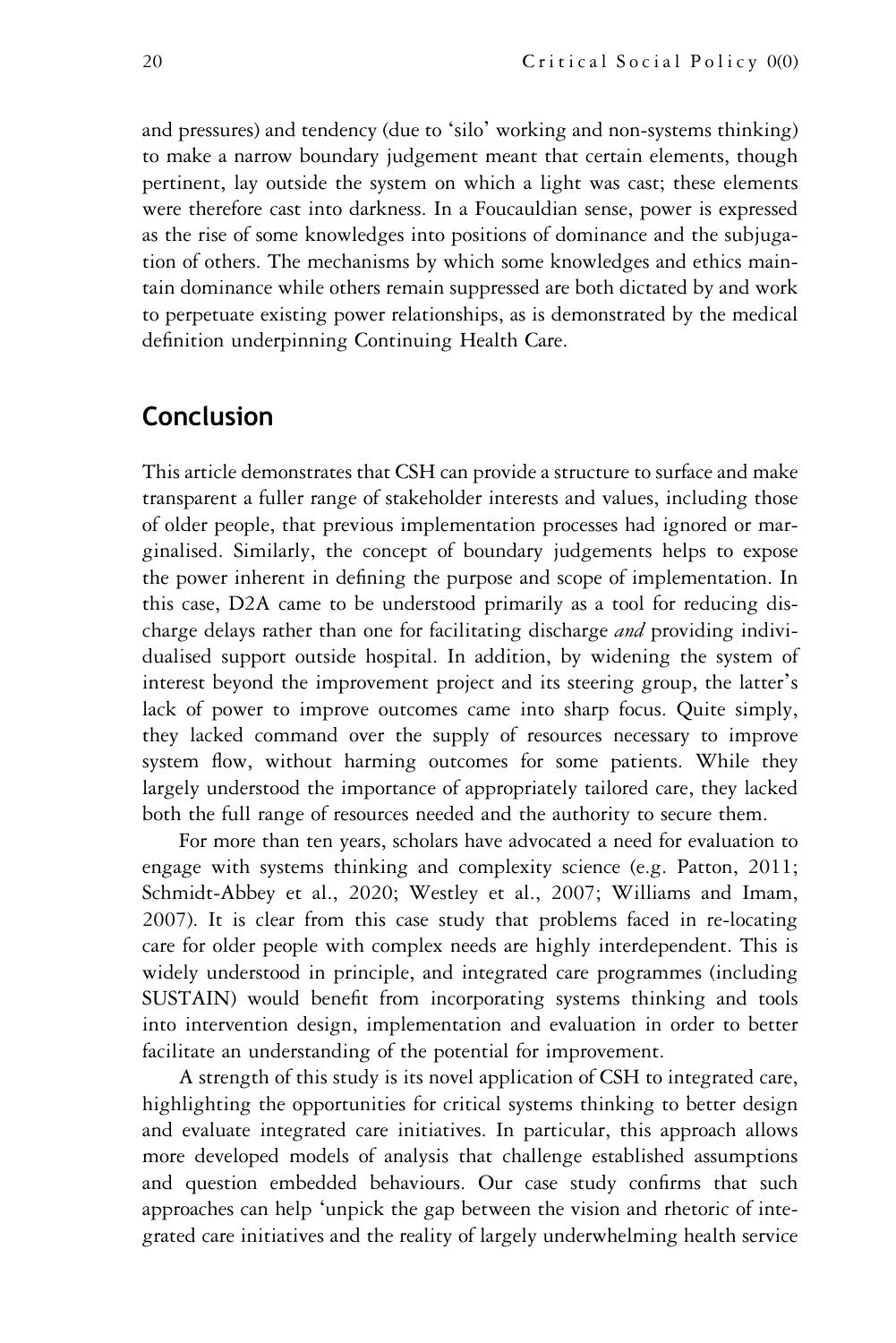outcomes' (Lalani et al., 2020: 7). Its wider adoption would encourage reflexivity, and whilst improvement would not be guaranteed, it would support the exposure of more fundamental causes of limited outcomes and help focus attention on their mediation.

#### Declaration of conflicting interests

The authors declared no potential conflicts of interest with respect to the research, authorship, and/or publication of this article.

#### Funding

The authors received no financial support for the research, authorship and/or publication of this article.

#### ORCID iD

Erica Wirrmann Gadsby <https://orcid.org/0000-0002-4151-5911>

#### References

- Barr VJ, Robinson S, Marin-Link B, et al. (2003) The expanded chronic care model: An integration of concepts and strategies from population health promotion and the chronic care model. Hospital Quarterly 7(1): 73–82.
- Billings J, Gadsby E and MacInnes J (2018) Sustainable Tailored Integrated Care for Older People in Europe (SUSTAIN-Project): Lessons Learned from Improving Integrated Care in the United Kingdom. Canterbury: SUSTAIN. Available at: [https://www.sustain-eu.](https://www.sustain-eu.org/wp-content/uploads/sites/4/2018/08/Country-report-United-Kingdom_20180801.pdf) [org/wp-content/uploads/sites/4/2018/08/Country-report-United-Kingdom\\_20180801.](https://www.sustain-eu.org/wp-content/uploads/sites/4/2018/08/Country-report-United-Kingdom_20180801.pdf) [pdf](https://www.sustain-eu.org/wp-content/uploads/sites/4/2018/08/Country-report-United-Kingdom_20180801.pdf) (accessed 28 July 2021).
- Billings J, de Bruin SR, Baan C, Nijpels G, et al. (2020) Advancing integrated care evaluation in shifting contexts: Blending implementation research with case study design in project SUSTAIN. BMC Health Services Research 20: 971.
- Bloor G (2006) Developing inter-agency collaboration for older patients needing rehabilitation. Australian Health Review 30(3): 362-369.
- Bull MJ (1992) Managing the transition from hospital to home. Qualitative Health Research 2(1): 27–41.
- Office Cabinet (2004) Strategy Survival Guide, Prime Minister's Strategy Unit. Available at:<https://olev.de/s/strat/Strategy%20Survival%20Guide.pdf> (accessed 30 June 2021).
- Care Quality Commission (CQC) (2019) Adult Inpatient Survey. Statistical Release. Available at: [https://www.cqc.org.uk/sites/default/](https://www.cqc.org.uk/sites/default/files/20190620_ip18_statisticalrelease.pdf)files/20190620\_ [ip18\\_statisticalrelease.pdf](https://www.cqc.org.uk/sites/default/files/20190620_ip18_statisticalrelease.pdf) (accessed 21 December 2020).
- Churchman CW (1971) The Design of Inquiring Systems. New York: Basic Books.
- Cott C (2004) Client-centred rehabilitation: Client perspectives. Disability and Rehabilitation 26(24): 1411–1422.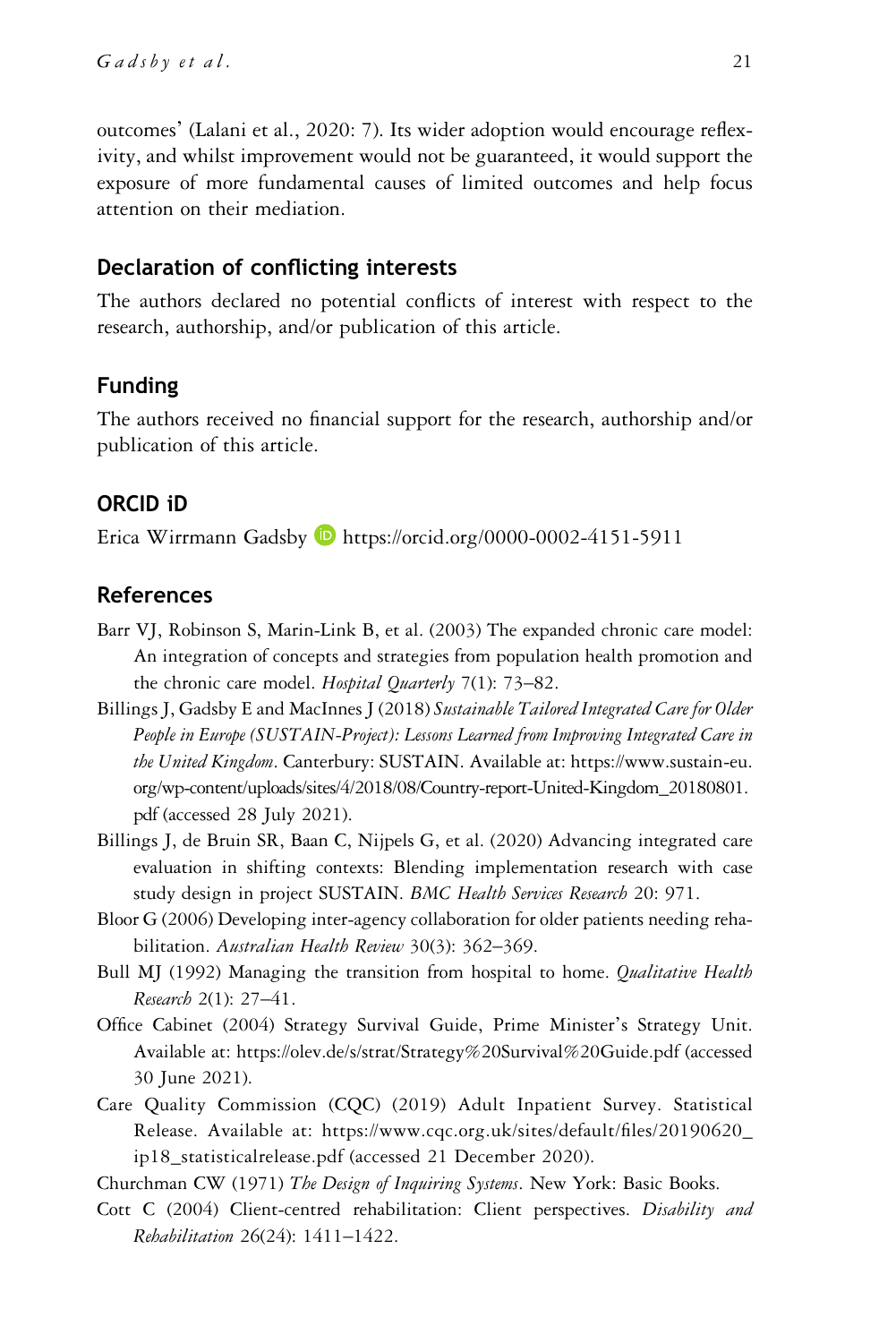- Crawford R, Stoye G and Zaranko B (2018) The Impact of Cuts to Social Care Spending on the use of Accident and Emergency Departments in England. London: Institute of Fiscal Studies.
- De Bruin SR, Stoop A, Billings J, et al. (2018) The SUSTAIN project: A European study on improving integrated care for older people living at home. International Journal of Integrated Care 18(1): 6, 1–12.
- Department of Health (DH) (2018) National framework for NHS continuing healthcare and NHS-funded nursing care. October, London.
- Department of Health and Social Care (DHSC) (2020) Hospital Discharge Service: Policy and Operating Model. London: Gov.uk.
- Ellis-Hill C, Robison J, Wiles R, McPherson K, Hyndman D and Ashburn A, (2009) Going home to get on with life: Patients and carers experiences of being discharged from hospital following a stroke. Disability and Rehabilitation 31(2): 61–72.
- Erens B, Wistow G, Mounier-Jack S, et al. (2016) Early Evaluation of the Integrated Care and Support Pioneers Programme: Final Report. London: Policy Innovation Research Unit.
- Forder J, Caiels J, Harlock J, et al. (2018) A system-level evaluation of the Better Care Fund: Final report. Available at:<https://www.qoru.ac.uk/publications/> (accessed 21 December 2020).
- Gilburt H (2016) Supporting Integration Through New Roles and Working Across Boundaries. London: The King's Fund.
- Glasgow RE, Green LW, Taylor MV and Stange KC, (2012) An evidence integration triangle for aligning science with policy and practice. American Journal of Preventive Medicine 42(6): 646–654.
- Glendinning C (2003) Breaking down barriers: Integrating health and care services for older people in England. Health Policy 62(2): 139-151.
- Goodwin N (2019) Improving integrated care: Can implementation science unlock the 'black box' of complexities? International Journal of Integrated Care 19(3): 12.
- Harrison S, Hunter DJ, Marnoch G and Politt C, (1992) Just Managing: Power and Culture in the National Health Service. Basingstoke: Macmillan.
- Hesselink G, Flink M, Olsson M, et al. (2012) Are patients discharged with care? A qualitative study of perceptions and experiences of patients, family members and care providers. BMJ Quality & Safety 21: i39-i49.
- House of Commons Health Committee (1995) Long Term Care: NHS Responsibilities for Meeting Continuing Health Care Needs. Session 1995–96, HC19. London: HMSO.
- Jones M, Jallinoja P and Pietila I (2021) Representing the 'voice' of patients: How third sector organisations conceptualise and communicate experiential knowledge in health service development. Voluntas 32: 561–572.
- Lalani M, Bussu S and Marshall M (2020) Understanding integrated care at the frontline using organisational learning theory: A participatory evaluation of multiprofessional teams in East London. Social Science & Medicine 262: 113254.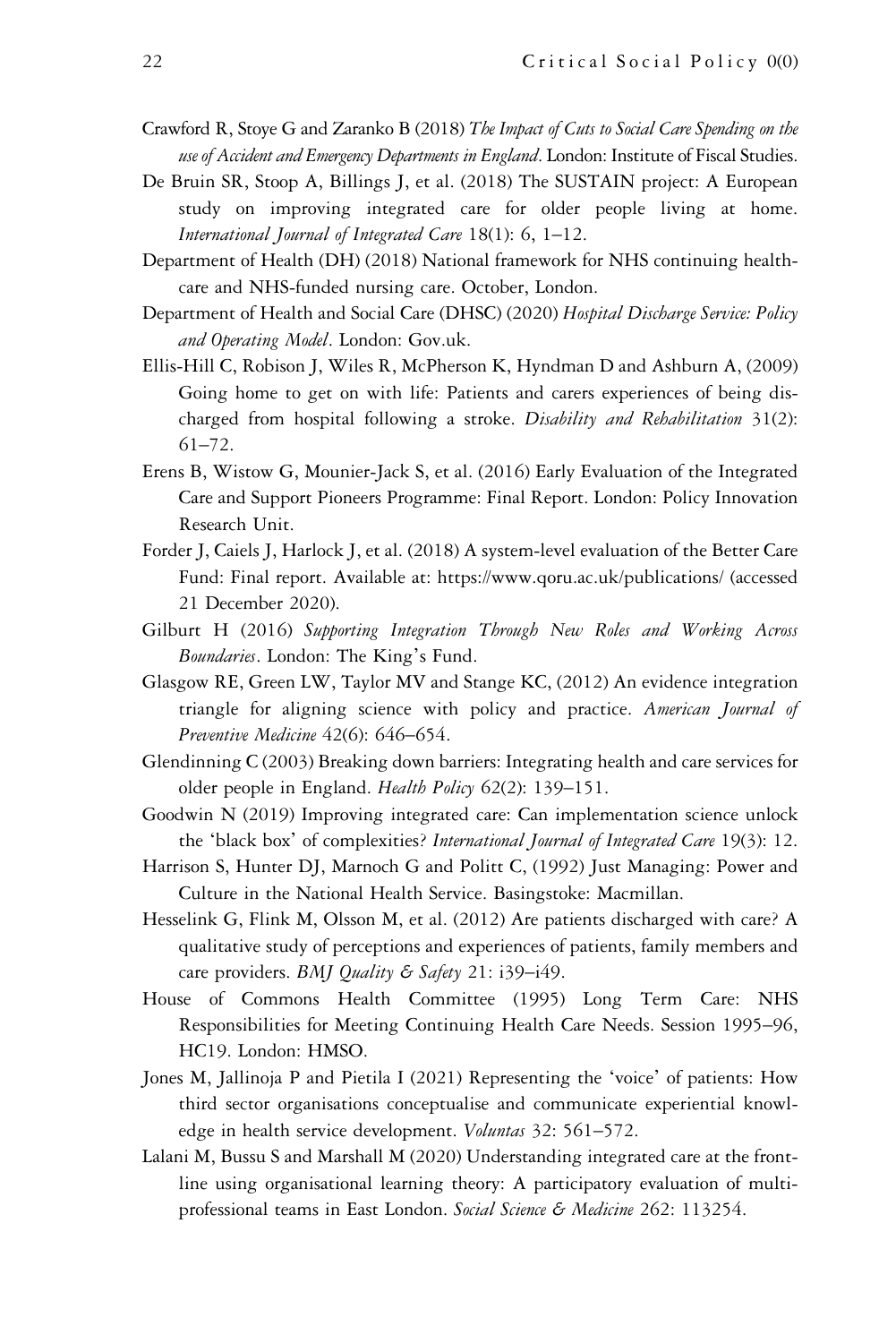- Landeiro F, Roberts K, Gray AM and Leal J, (2019) Delayed hospital discharges of older patients: A systematic review on prevalence and costs. The Gerontologist 59(2): e86–e97.
- Ling T, Brereton L, Conklin A, Newbould J and Roland M, (2012) Barriers and facilitators to integrating care: Experiences from the English integrated care pilots. International Journal of Integrated Care 12: e129.
- Lu H, Burge P and Sussex J (2021) Measuring public preferences between health and social care funding options. Journal of choice modelling 38: 100266.
- Luchinskaya D, Simpson P and Stoye G (2017) UK Health and Social Care Spending. London: Institute for Fiscal Studies.
- Midgley G (1992) The sacred and profane in critical systems thinking. Systems Practice  $5: 5-16.$
- Midgley G, Munlo I and Brown M (1998) The theory and practice of boundary critique: Developing housing services for older people. Journal of Operational Research Society 49: 467–478.
- Monitor (2015) Moving Healthcare Closer to Home. Available at: [https://www.gov.](https://www.gov.uk/guidance/moving-healthcare-closer-to-home) [uk/guidance/moving-healthcare-closer-to-home](https://www.gov.uk/guidance/moving-healthcare-closer-to-home) (accessed 21 December 2020).
- National Audit Office (NAO) (2016) Discharging Older Patients from Hospital. London: House of Commons.
- NHS England (NHSE), Department of Health (DH) and ADASS (2016) Quick Guide: Discharge to Assess. Transforming urgent and emergency care services in England. Available at: [https://www.nhs.uk/NHSEngland/keogh-review/](https://www.nhs.uk/NHSEngland/keogh-review/Documents/quick-guides/Quick-Guide-discharge-to-access.pdf) [Documents/quick-guides/Quick-Guide-discharge-to-access.pdf](https://www.nhs.uk/NHSEngland/keogh-review/Documents/quick-guides/Quick-Guide-discharge-to-access.pdf) (accessed 21 December 2020).
- Oliver D (2016) More older patients are stuck in hospitals. British Medical Journal 353(i2948).
- Patton M (2011) Developmental Evaluation Applying Complexity Concepts to Enhance Innovation. New York: Guilford Press.
- Reynolds M (2007) Evaluation based on critical systems heuristics. In: Willams B and Imam I (eds) Using Systems Concepts in Evaluation: An Expert Anthology. Point Reyes CA, USA: EdgePress, pp. 101–122.
- Reynolds M and Holwell S (2010) Systems Approaches to Managing Change: A Practical Guide. London: Springer-Verlag.
- Rojas-García A, Turner S, Pizzo E, Hudson E, Thomas J and Raine R, (2018) Impact and experiences of delayed discharge: A mixed-studies systematic review. Health Expectations 21(1): 41–56.
- Schmidt-Abbey B, Reynolds M and Ison R (2020) Towards systemic evaluation in turbulent times – second-order practice shift. Evaluation 26(2): 205–226.
- Social Care Institute for Excellence (SCIE) (2013) Maximising the potential of reablement. SCIE guide 49. London.
- Ulrich W (1996) A primer to critical systems heuristics for action researchers. University of Hull. Available at: [http://wulrich.com/downloads/ulrich\\_1996a.](http://wulrich.com/downloads/ulrich_1996a.pdf) [pdf](http://wulrich.com/downloads/ulrich_1996a.pdf) (accessed 21 December 2020).